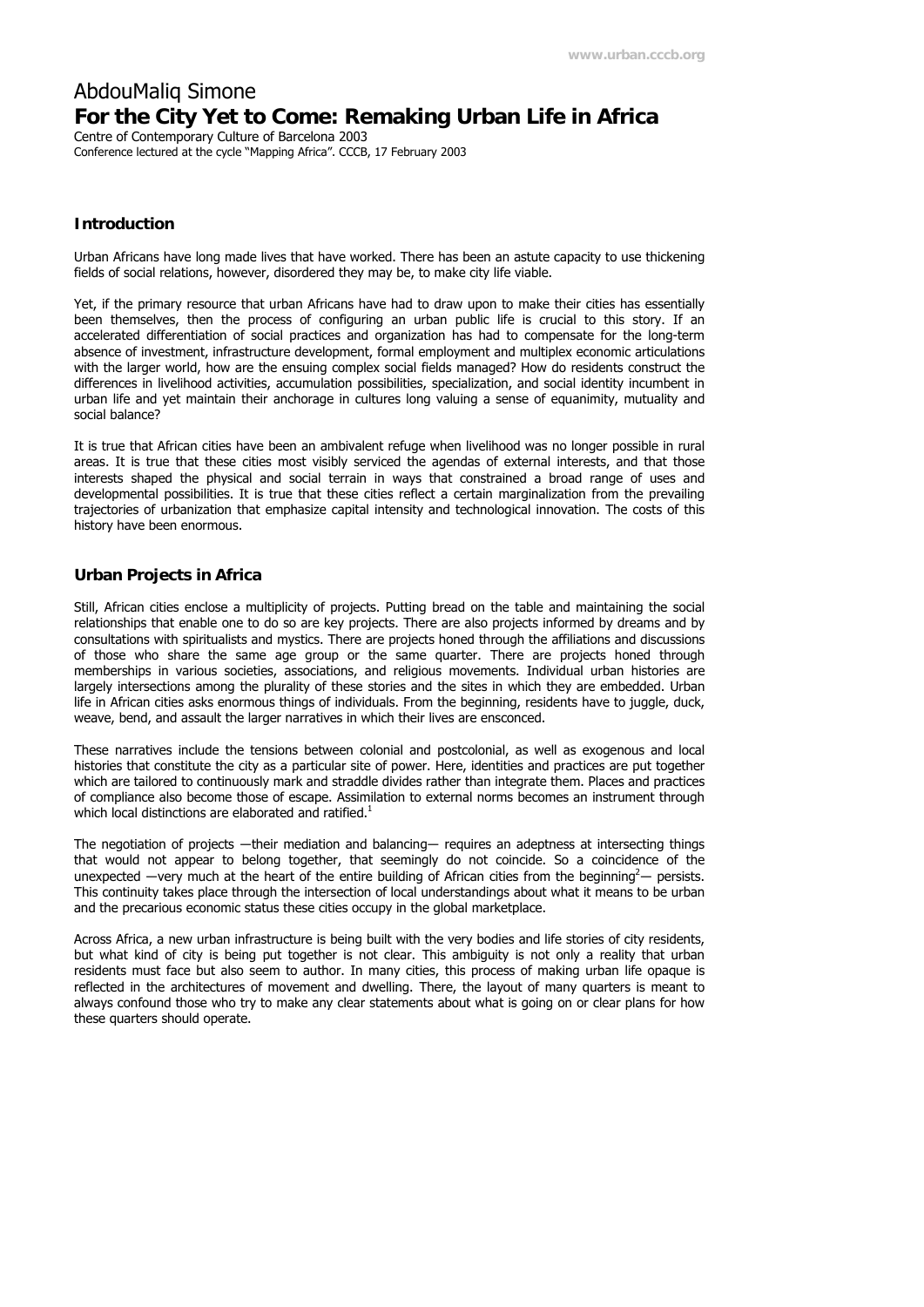This infrastructure is also temporal. What looks to be stasis, when nothing appears to have been accomplished, may actually be the highly intricate engineering of interactions among different events, actors and situations. In such occurrences, events, actors, and situations may "pass through" each other and take notice of each other without discernible conditions actually changing. It is just these possibilities ―of different actors and situations dealing with each other without apparent ramification― which make African cities, appear dynamic and static at the same time. On the other hand, things can happen very fast, and where seemingly nothing has been brought to bear on a particular setting. In other words, sometimes conditions change with remarkable speed —e.g., the structures of authority, the alignments of loyalty and collaboration, the mobilization of money and resources— where it is not apparent just what is going on and who is contributing what to these changes.

Despite these capacities, we still must recognize that larger numbers of urban Africans are disconnected from both the post-independence narratives of national development and the collective social memories that had established an interweaving of the present with the past. Much of everyday life in cities has been reduced to an endless process of trickery. All in all, the conditions that have been relied upon to sustain dynamic and stable urban quarters ―fraught though most have been with major problems concerning urban services and ineffective management- are becoming increasingly strained. These strains are sometimes political as quarters are given more official responsibility to manage different urban services.<sup>3</sup> This responsibility generates new modalities of collaboration, but also intensifies competition.<sup>4</sup> In some instances, communities have become polarized along lines of social stratification that were more open-ended and interconnected in the past.<sup>5</sup>

The strains are also economic in that employment of any kind —formal and informal— is increasingly difficult to access.<sup>6</sup> As a result, formerly highly elaborated extended family and residential support systems find themselves overburdened.<sup>7</sup> It is estimated that roughly 75% of basic needs are provided informally in the majority of African cities, and that processes of informalization are expanding across discrete sectors and domains of urban life.<sup>8</sup> Whereas unemployment has long been a persistent reality for African cities, available compensations now require more drastic action.<sup>9</sup> Floods of cheap imports made possible through trade liberalization are shrinking local productions systems.<sup>10</sup> At the same time, various components of economic rationalization have opened up possibilities for the appropriation of formerly public assets ―land, enterprises, services― by private interests, particularly for the emerging elite well-positioned in the apparatuses managing structural adjustment.

There has been an enormous range of studies on African urban informal economic sectors, land markets, and livelihoods. But most of this work has focused on informalities as a compensation for the lack of successful urbanization, particularly in terms of deferring heightened levels of spatial, economic, and social integration within the city. Other studies have looked at informal or "real" economies as instruments through which sustainable and viable processes of a "normative" urbanization might be consolidated. For the most part, they have not examined the ways in which such economies and activities themselves might act as a platform for the creation of a very different kind of sustainable urban configuration than we have yet to generally know.

We know that families are undergoing significant change; that social solidarity is fragmenting; and that most African cities are in trouble. However, we don't know so much about how changing cities are changing urban users ―their behaviors, associations, logic, ways of doing things, understandings, imaginations, and even their ways of life. Despite all the things that are going wrong, the city remains a dynamic place to make things happen. What are those things, and how are they made to happen ―i.e., through what practices and social forms?

The process of furthering our understanding of these issues is complicated because it is difficult to carry out sustained and systematic social research in many quarters of cities where the changes seem most pronounced. Because the conventional categories for understanding such changes are themselves openedup, "twisted out of shape" and re-arranged, it is difficult to have the confidence that one is working with stable and consistent entities over time.

We need to know more about what kinds of everyday practices are being used potentially capable of revitalizing a desire for social interchange and cooperation that might contain the seeds of social economies that extend themselves through scale, time and reach. But, this is not about civil society organizations and NGOS, micro-credit associations or people's associations. Rather, attention must be paid to diffuse but no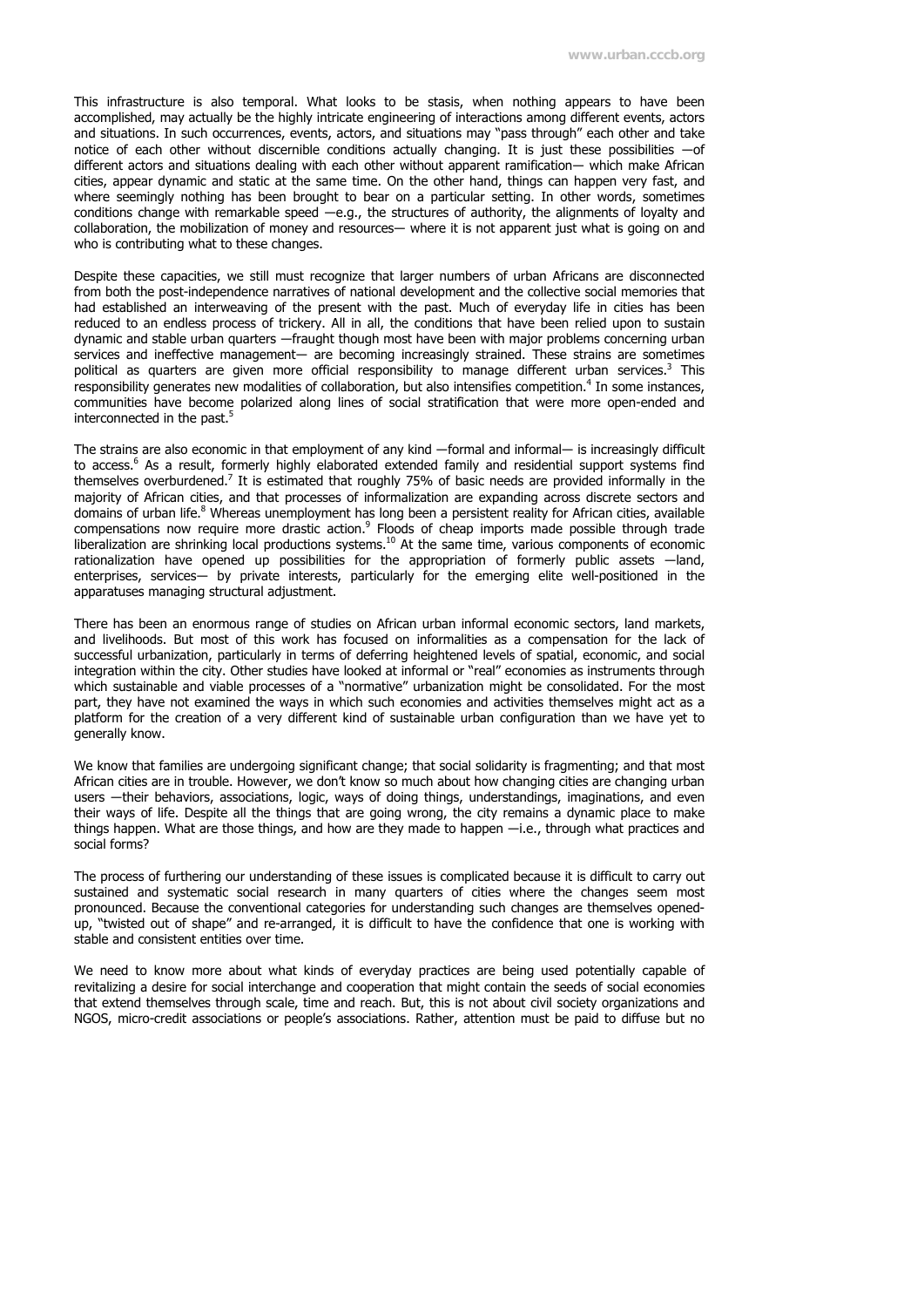less concrete ways in which diverse urban actors are assembled and act. What are some of the ways in which urban residents are building a particular emotional field in the city, trying to restore a very physical sense of connection to one another? This is not the work of detailed ethnographic examinations of new social movements, new living arrangements, or new forms of urban productivity. It is a practice of being attuned to faint signals, flashes of important creativity in otherwise desperate maneuvers, small eruptions in the social fabric that provide new texture, small but important platforms from which to access new views.

The following short narratives, then, attempt to point out some of the provisional and ephemeral forms of urban collaboration at work in remaking the city today. They are not fully fledged case studies, but simply try to make more visible some of the social logics at work in ensuring a broader sense of access to opportunities to secure some kind of space of operation in the city.

## **Adjame Gare**

From the Adjame gare routier —a warren of streets, half-streets, barely streets filling a vast cavity in nearcentral Abidjan, Ivory Coast- you can go nearly everywhere, at least in West Africa. But is not clear whether the "you" that leaves will be the same "you" who arrived at this vast zone of small and large buses. The operation of travel would appear simple: a prospective passenger knowing their destination and having some information about the various companies serving it would go the company's depot, purchase a ticket, have one's bags loaded and take off.

Instead a seemingly uncomplicated operation in a series of clear tasks is continuously interrupted by a network of touts, handlers, hawkers, porters, ticket agents, mechanics, cleaners, and messengers who recompose the act of travel in ways often difficult to anticipate or map. Whether entering the domain of the gare on foot, public transport or taxi, young boys and men functioning as steerers jockey for position in order to attain the best view of prospective passengers. Not only do they rush to vehicle windows or to those on foot and ask about their destination, but they also make rapid appraisals of the way the passengers are dressed, what they are carrying, their accents and ways of speaking.

For while the competition among different companies serving the same destinations fuels an almost frantic search for passengers, much more is at stake. The order of departure of buses heading to the same place can entail differences in the quantity of unofficial "road fees" paid to various "officials" along the route; the quality and price of various produce and goods to be both acquired and sold on the way. The objective is not simply to quickly filled buses but the supplement of particular passenger compositions of the buses as well —i.e., who is travelling, what appears to be the purpose of their travel, what kinds of possible interchanges amongst passengers might ensue, and thus, what kinds of resources might be put together or conflict and; how might drivers and their assistants benefit.

Conclusions that otherwise would take months of in-depth investigation have to be made in a matter of minutes. Once taxis, other vehicles, or feet are steered into specific depots, baggage must be unloaded and reloaded ―another opportunity for assessment. Some passengers will want to leave quickly no matter where their baggage might be positioned or where their seats are located in the bus. For others, these considerations matter. As companies and their drivers prefer to minimize the lag time in their respective departures, balances must be struck among the touts who make deals amongst themselves for passengers with particular desires, as well as profiles. Then there is the issue of minimizing the wait for petrol, of clearing police checkpoints and inspections― and it here that the positioning of loads is particularly important, especially for buses heading toward borders or troublesome regions.

All of these mostly young men, acting at different points in these transactions, know that they can exert only a very limited control over how each passenger's story unfolds. They know that they must quickly pass these passengers on to the next position in the game ―the steerer to the tout, the tout to the porter, the porter to the baggage loader and so forth, each trying to derive the maximum potential benefit from a speculative reading of the passenger's behavior and cargo.

Who is in a hurry; who is worried about possible theft; who is unlikely to report a theft of what may be illicit cargo; who seems uncertain of the final disposition of goods; who might appreciate advice as to more beneficial market opportunities; who is a frequent passenger; who is going to bury loved ones, who is going for celebrations —all of these are the elements of a "bet" all those who work the gare take in doing their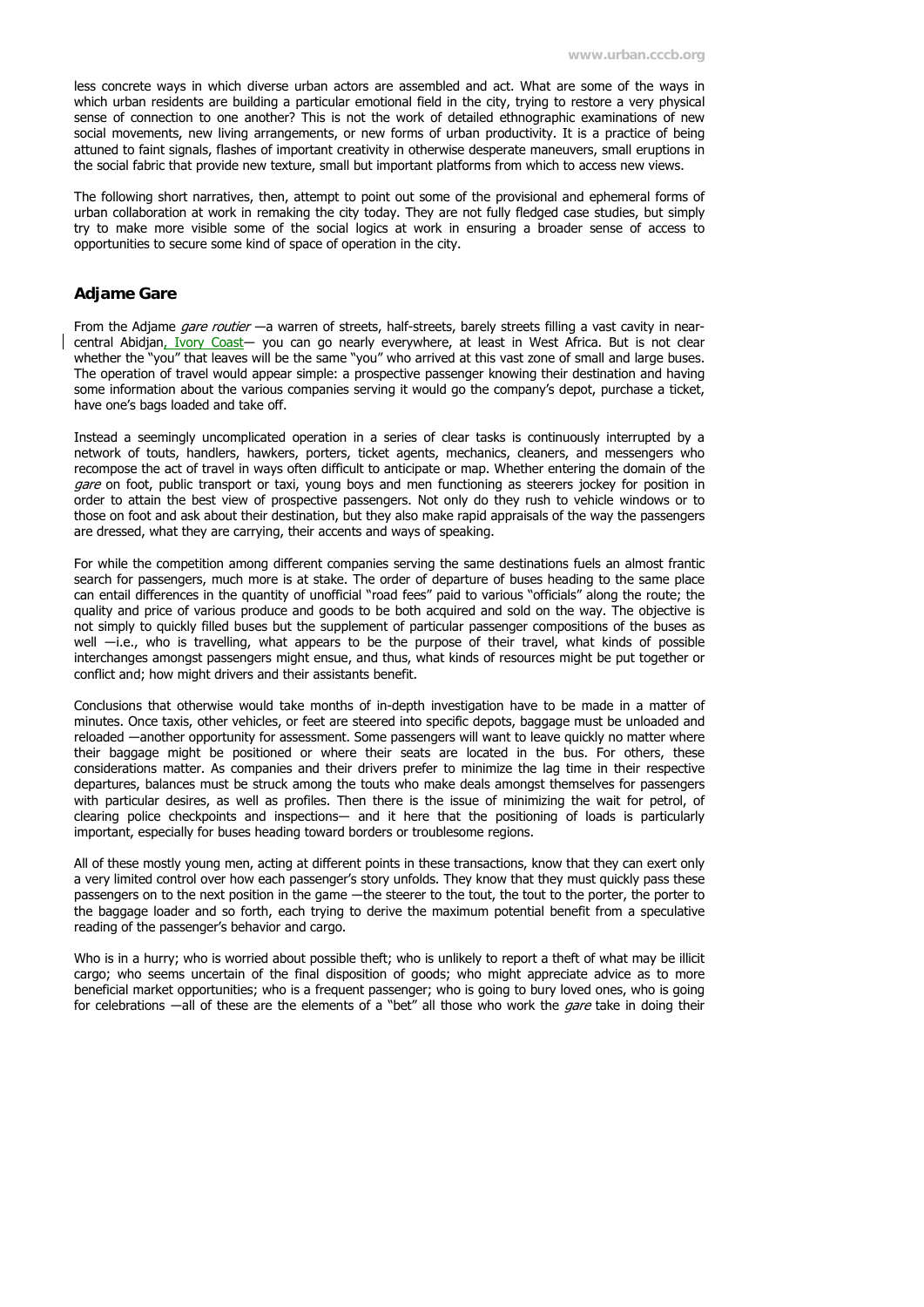part to compose the travel in ways where the journey produces an expansive supplement whose rewards might "trickle" back to them. At the same time, all those who work the gare know that their collaborations with each other are not fixed or institutionalized.

There are hundreds of youth involved in this game. They must constantly make split decisions as to how and to whom they pass on the passenger to the next position. History here has little currency, for they must constantly exceed their past abilities, and they can never count on any specific turf belonging to them ―for neither the companies, no any one else backs them up, identifies them as "their boys." They know that they can be intercepted at any time, quickly replaceable by those showing greater muscle or skill in a game where the criteria for what constitutes effective skill is itself never clearly identifiable, is always being remade up along the way, as if a collective phantasm of a presumed efficacy hovers over and seeps its way into the crowd.

In professions requiring a capacity to displace oneself into a swirl of readings, guises, speculations, deceits and transactions, the young men must make themselves as invisible as possible in their very hyped-up visibility. For while they should constitute themselves as an unavoidable insertion into the operation of travel, they should always appear, not as an obstacle or a gatekeeper, but a conduit, without interests of its own, to the realization of the concrete aspirations of the passenger as well as some possibility the passenger did not expect but now discovers that they wanted all along. The toughness in the face, in the walk, and in the manner in which everything is dealt becomes both a mask for what is an almost ghostly intelligence at work in navigating the *gare*, the acts of travel and, unavoidability at the same time, the style of young guys desperately holding on.

## **Bapenda**

In Cameroon, president Paul Biya established Operation Command on February  $20^{\text{th}}$ , 2000 as a means of rectifying the alarming increase in violent crime taking place in Douala. At first residents across the city widely applauded this military operation, as they had become increasingly terrified of venturing anywhere in public, even during daylight hours. It was common for people from all walks of life and in all quarters to tell stories of being held up at work, on the street, or in their homes. Equipped with vast powers of search and seizure, as well as arbitrary detention, Operation Command quickly zeroed in on a vast network of warehouses harboring stolen goods, as well as illicit acquisitions of cars, houses, and consumer goods.

As the net widened, almost everyone came under greater suspicion. During raids on homes, if the residents were unable to immediately provide receipts for items like televisions or refrigerators, they would be immediately confiscated. Increasingly, the Operation Command appeared to Doualaise as organized military theft. There were also reports about large-scale extrajudicial killings, of detainees disappearing from prisons. Bodies of suspected criminals were often found in the streets with signs of torture and bullet wounds.

On January  $23<sup>rd</sup>$ , nine youths from the Bapenda quarter were picked up after a neighbor had reported them as having stolen a gas canister. They were taken to a gendarme station in Bonanjo, on the other side of the city, where they were allowed to visit their families and correspond with them, although they reported being physically tortured. On January 28<sup>th</sup> they were transferred to an Operation Command post whereupon all communication from them stopped. The parents of the children were unable to find out any information as to the location of their children. Following the disappearance of the "Bapenda 9", Douala witnessed the first in a series of marches and demonstrations which were brutally repressed by the police.

During this time there were many reputed sightings of the disappeared, usually at night and usually in quarters considered highly dangerous. The sightings would describe the boys as beaten and emaciated, but desperate to hide from the expected onslaught of Operation Command from whom they inexplicably slipped. There was widespread concern that if there were any validity to these sightings, that all should be done to keep the boys alive as testimonials to what was assumed to be a practice killings thousands.

It is common practice in Douala to take in young girls from the rural areas as unpaid domestic servants. Many rural households can no longer provide for their children and so either throw them out of the home or sell them to intermediaries. These girls remain the "property" of the households they work for and are usually badly mistreated and have little freedom of mobility. As Marc Etaha, Frederic Ngouffo, Chatry Kuete, Eric Chia, Jean Roger Tchiwan, Charles Kouatou, Chia Effician, Elysee Kouatou and Fabrice Kuate ―the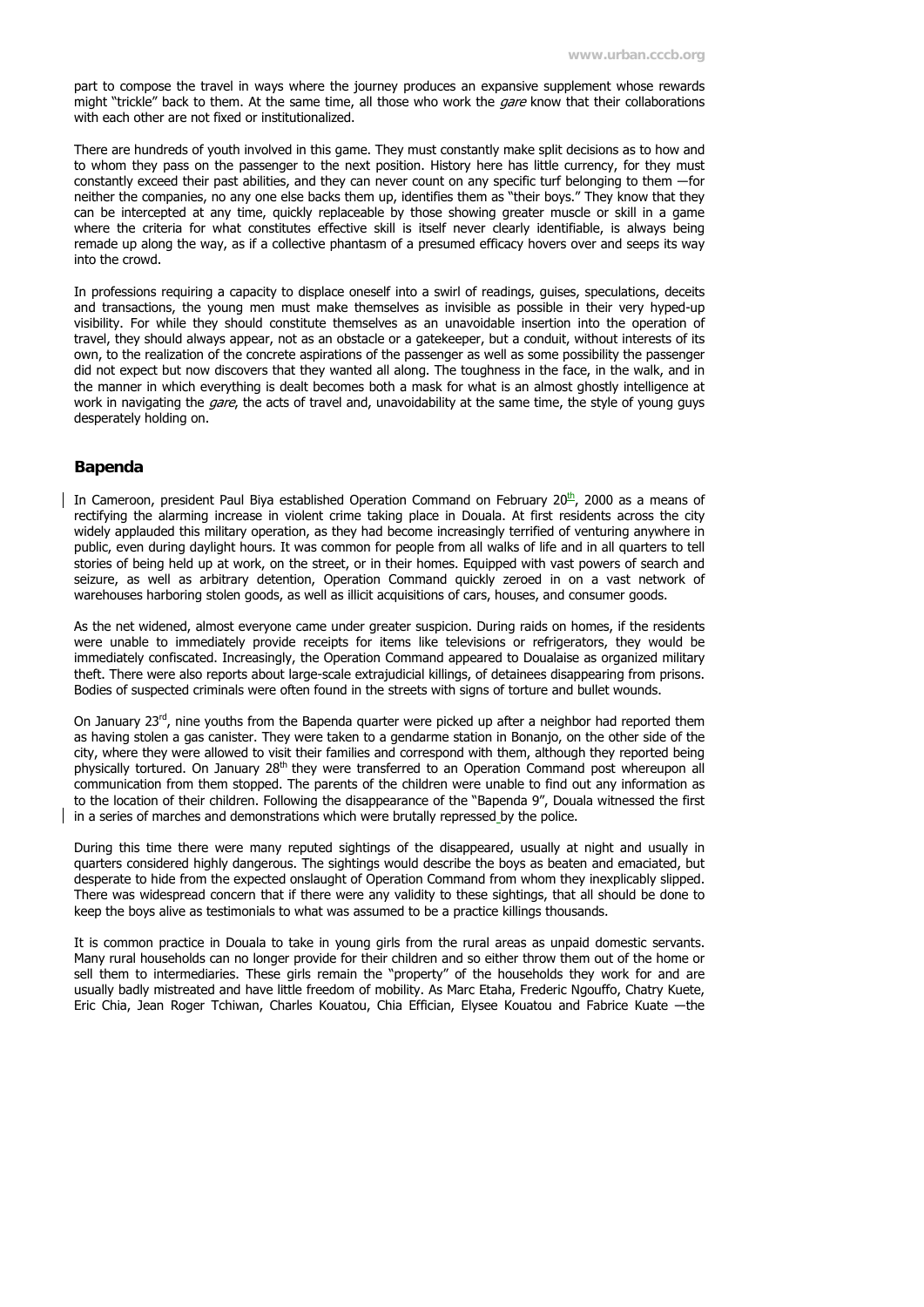**www.urban.cccb.org** 

Bapenda  $9^{11}$ — served as a kind of "last straw" for the public patience with the Operation Command, there was a uneasy mixture of guilt, anger, impotence, and mysticism wrapped up in the larger public response to their disappearance.

Whether people actually believed in the reputed sightings of the disappeared or not, in some quarters of the city, a ritual developed where efforts were made to feed the disappeared. Because the sightings were most frequently in very dangerous parts of the city, households would sent their girl domestics, often great distances, to deliver food. From one sighting to the next, from one part of the city to the other, these girls took the risk of their own disappearance on these feeding expeditions. In the process, however, they crossed Douala at night in ways that were at the time without precedent. Sometimes they would meet up with other girls they had met on previous journeys and share what they had seen, as well as embellish stories and invent new ones. The danger entailed was secondary to the flush of this sudden and usually daily freedom, for soon they would meet up in particular spots and go where they wanted, never mind whether it corresponded with the destination they were instructed to seek out.

They would leave ciphers and other marks on cars and household walls, on store windows and security grates, or pile up empty pots and pans at key intersections. They would then tell their respective employers that the disappeared were attempting to leave messages, to communicate with the residents of the city about what was really taking place. Word spread that these girls had become interlocutors between the disappeared and the city and not merely deliverers of food. Their capacities were greatly inflated in a city where the reputations of those able to navigate the world of the night were already inflated. And so several of the girls started being sought out by various officials, businesspersons, and even top personnel of the Operation Command itself. They came not so much for direct information about the disappeared themselves nor to interpret their supposed conveyances. Rather, they wanted interpretations for their dreams, advice on new ventures, insights on the wheeling and dealing of colleagues and competitors.

Girls of thirteen who not long before went hungry in rural areas experiencing through economic and social decline, bought and sold to fetch water for forever, now suddenly found 10,000 CFA notes pressed in their hands, and started demanding more. Although I never saw her, stories spread how one of the girls, Sally, would hold court by the pool at the Meridien Hotel, cellphone in hand and her entourage of body guards.

## **Inner City Johannesburg**

## **1. Reform and Ruin**

The central city of Johannesburg is replete with images of violence, anarchy and decay. Nothing is what is appears to be. In an urban culture where everyone was assigned a particular place and time, and where places embodied narrowly circumscribed connotations, it is only reasonable to expect that in the postapartheid era a massive and concrete "respatialization" of the central city would take place. It is clear that a contest has ensued in Johannesburg over who has the right to use the city in what kind of way. The rights of some are often seen as fundamentally illegitimate and, therefore, give others the right to do anything with those rights that they want. The order of some becomes the disorder for others, and vice-versa. It is an essential contest over who will ensure the stability of urban life.

A prolific micro-politics of contestation is seemingly normalized as the language through which one's "right" to the city is expressed. It is as if people are saying, "we are in the city now; we must do whatever it takes to make the city work for us, even if it means by doing so, the city is less capable of working for others." It is a "language" increasingly full of violent and brutal grammars tending to crowd out the new forms of civility ushered into South African cities during the times of the struggle for democracy. Images of young men running down streets afraid to walk and not knowing what lies around the next bend have become a dominant representation of the central city image. There is also an impressive, albeit distorted intelligence at work. For example, there are "citizens" who look down Jeppe Street and can tell you exactly how many staff are out sick at a particular business. They can tell you what time salespeople on a particular floor take their tea break, the varying temporal rhythms used by certain shopkeepers to lock and unlock their stores, the varying patterns used by banks to transfer cash. In other word, they can convey the most minute information and details that connote some sense of vulnerability, and thus opportunity for incursions of all kinds. Foreign Africans are known to complain about the way people are scrutinized in public space —how

**Eliminado:** were

**Eliminado:** o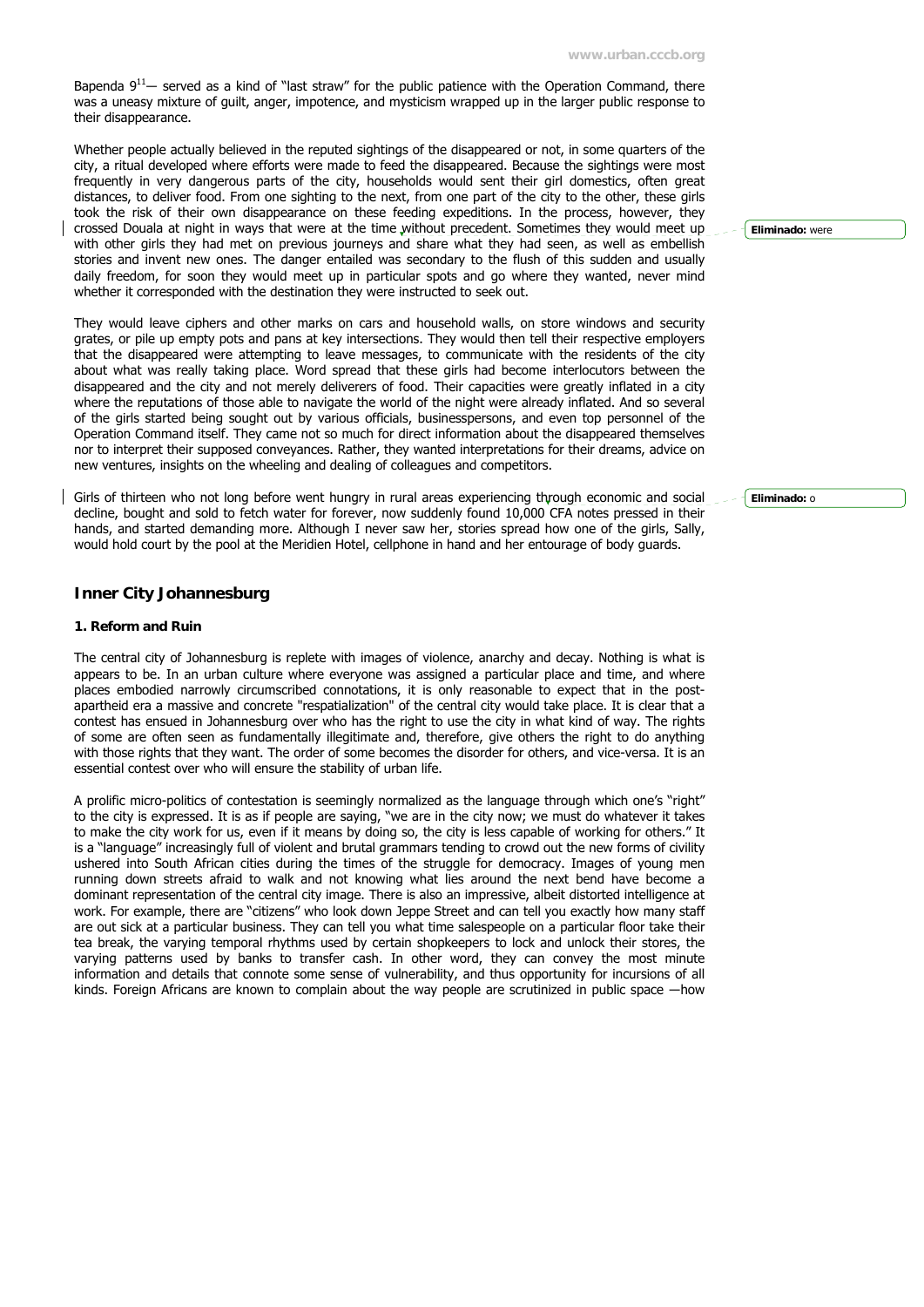one looks, how one is walking, what one is wearing. Such scrutiny is not done to assess conformity to some urban norm, but to assess weakness.

But it would also be a mistake to see the "excessive" only as an instance of violence. For, the municipal is woven out a sense of the extravagance of individuals and communities extending themselves to each other, providing support beyond the call of duty. No matter how violent, for example, the Johannesburg inner city may be, it continues to function largely through such an extravagance of sharing space, resources and opportunities in hundreds of small stories of accommodation and non-threatening opportunism played day in and day out.

As prevailing paradigms of governance emphasize bringing management of public affairs and goods down to the most immediate and practical levels of where they actually take effect, what social units will actually practice this management? Who are the relevant social actors in highly fluid urban spaces? What kinds of effective institutional forms and identities of citizenship are possible? As the central city is a locus for diffuse and highly contested authority on a day-to-day basis, how do residents assess what it is possible to do? What kinds of assumptions about visibility, collaboration, affiliation, and mobility are operative in environments where it is not clear just who has the capacity to do what to whom? As a larger proportion of the population is made up of youth living on their own, as well as those who are HIV-positive<sup>12</sup>, how do more provisional forms of social life, affiliation and residence impact upon the mores and practices of all residents?

While these questions may have special resonance to the central city of Johannesburg, they are being increasingly asked in terms of a wide range of urban environments. As such, these considerations are a part of a recent history of important investigations on urban informal economies and social formations.<sup>13</sup>

The central city is a place of great ethnic and national diversity. Perhaps some ninety percent of the area's present residents were not living in the central city ten years ago.<sup>14</sup> Foreign African and Asian immigrants and black South Africans coming from across the country are all vying to establish some foothold.<sup>15</sup> All attempt to do so without substantive institutional support and with an urban infrastructure in severe decline.<sup>16</sup> It also appears that most residents are also living in ways highly dissimilar to those to which they have been accustomed in the past.<sup>17</sup>

Elaborate relationships are configured among hawkers, those with some form of formal employment, social networks organized around their patronage of specific bars and hotels, taxi drivers and passengers, railway workers, and the clients of the large number of hotels in the area.<sup>18</sup> There are also large numbers of people operating in the central city, both residents and non-residents, who simply wait for something to happen, or aggressively pursue an opportunity to steal, work in somebody's else scheme or live off of someone else's income.

Thus, survivalist activities undertaken in highly provisional ways and with limited scope seem to be appropriated by "entrepreneurial" networks operating at larger scales. These scales would include in ascending order: the level of the specific quarter, e.g. Hillbrow, Berea, Yeoville; the translocal scale, e.g. flows between Hillbrow and Soweto; Yeoville and Alexandra; Berea and the central business district; and transurban scales, e.g., flows between Johannesburg and Durban; Johannesburg and Maputo.

A great difficulty in assessing the character, composition and scale of such activities is the high degree to which these activities are illegal and are protected by various affiliations with legal institutions and transactions.19 Within the density of activities and population numbers, information itself becomes an important resource ―who is going where, who comes and goes at what time, who guards what, who knows whom― for all of this can be converted into a potential "income-generating" activity. Concomitantly, there is an intricate economy of managing impressions and the visibility of actions that accompany these broadly informal economic activities.

Take for example the following: A warehouse in Dar es Salaam and a shipment whose waybill indicates origin from the World Muslim League  $-a$  shipment of thousands of sealed *Qurans* and between pages counterfeit dollar bills— religious texts to guide the Ummah throughout Southern Africa. And take Taha Jabbir, who comes to Fordsburg, Johannesburg in 1995 to take over the African Muslim Association after spending years in Malawi, where he built a series of fortfications all along the border with Mozambique that, on the surface, provided a bulwark of protection against the insurgency, but were also facades for the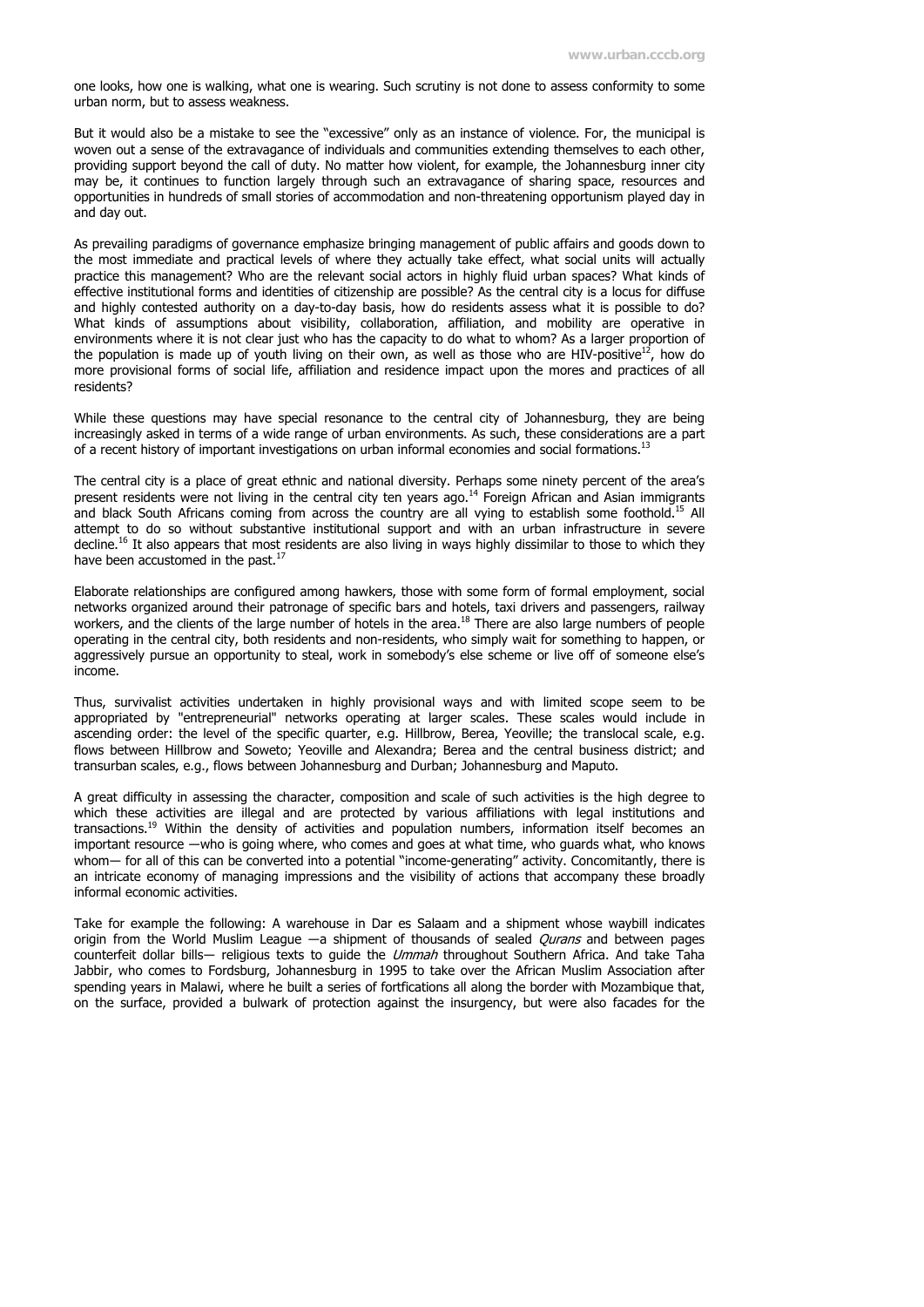coordination of substantial illicit transborder exchanges. Jabbir, citizen of Kuwait, was the son of an enormously wealthy Iraqi family, who also owned sixteen major office buildings is Sag Paulo.

**Eliminado:** o

**Eliminado:** Paolo

And take the 789 conversions to Islam officially recorded at masajids in Fordsburg by Angolan immigrants during that same year ―some eventually housed informally on large tracts of land outside of Neilspruit in Mapumalanga owned by the historic Hoggs Farm Deobandi family, one of whose branches controlled the labor provided to reconstruct the docks in Dubai. Others ended up in Winterveld, a large peri-urban area north of Winterveld, which until today, has large sections of land owned and settled by successive generations of former Mozambican mineworkers. Indeed, many of these former mineworkers who settled in Winterveld, having heavily invested in mini-bus taxis, channel goods provided them "under the table" by today's mineworkers to a wide range of buyers. These goods come either from their countries of origin or from the networks of other mineworkers with whom they once worked. On the other hand, goods acquired from compatriots and other various networks are sold to mineworkers throughout the country. Individual entrepreneurs are thus plying large territories. The trade continuously changes ―from the smuggling of diamonds and precious metals, rhino horns, and guns to more conventional consumer goods such as electronics and packaged foodstuffs. Some of this illegal activity is elaborately syndicated.

Winterveld entrepreneurs constitute a nodal point in links between mineworkers, buyers, and workers at the Maputo port in Mozambique. Most of these activities seem to be loosely organized. Cooperation does exist, but on a deal-by-deal basis. In part, these arrangements act as a mechanism of protection, since threats from more "endowed" syndicates and other competitors can be quite intense. Perhaps more to the point, loose cooperation provides a mechanism for the individual entrepreneur to access a more diverse and wider range of opportunities. For the most part, specific deals or activities are rarely repeated in the exact form in which they have already taken place. They rarely take place in the same location or with the same composition of "collaborators" more than a few times.

At the same time, some consistency must be brought to the playing field. If the structures of deals and the composition of deal-makers are too fluid, things could get out of hand. Competition may be debilitating, even violent. While traders don't want to be locked into overly fixed structures, there also must be mechanisms to socialize trading practices and behaviors. There must be means of ensuring some consistency and predictability. The local churches that have sprung up in Winterveld during the last several years play an important role in these socializing tasks. Some churches play a major role as points of reference for temporary "business coalitions" or syndicates that are formed among members of different congregations. There are scores of small independent churches scattered within the predominantly Mozambican and/or Shangaan speaking wards. The individual memberships are quite close given the quantity of time individuals spend together fulfilling religious obligations and attending prayer meetings.

Information that participants in these loose-knit syndicates generate and exchange among themselves is important. But, this exchange is not the most important means through which deals are put together. Collaborations tend to take place on a deal-by-deal basis. Participants for a "team" are recruited from various churches. Information about the trustworthiness and capacity of potential participants and about the possible roles they might play in the deal is largely based largely on the roles participants in these deals play in their respective churches. Churches provide a context that implicitly "vouches" for the behavior and reliability of particular individuals. At the same time, those putting together deals don't want to recruit others from their own churches in the event that things go wrong. The church may implicitly recognize the existence of such unconventional activities. By leaving it to other more "invisible" or provisional networks to "carry out" deals, the congregations, however, don't risk being identified with them. They are not committed or dependent on their success or failure. In other words, whatever happens does not "bounce" back as a piece of information or feedback relevant to the maintenance of social ties within any individual church.

And take the story of one man from Douala who walked much of the way to South Africa to find himself, finally, on the outskirts of Cape Town, in a refugee camp doubling as an insane asylum (getting in and out, he notes, was complicated: security could not distinguish between the displaced and the deranged); of life in a squat called *l'ambassade*, overseen by a another Doualais known for claiming rights to residents' girlfriends; of masks and mangoes, raybans and cellphones from Malaysia on their way to Malawi (some counterfeit, others not) sold and re-sold in an ongoing flux of coming and going, and of visits by strange long-bearded Arabs in jellabiya bearing airline tickets to French Guiana via Saõ Paulo and Caracas.

And take the Winterveld owned long distance taxis, one a day, that ply the route from Johannesburg to Dar es Salaam, filled with Angolans. And take these Angolan at Dar airport with Kenyan passports and freshly **Eliminado:** o

**Eliminado:** Paolo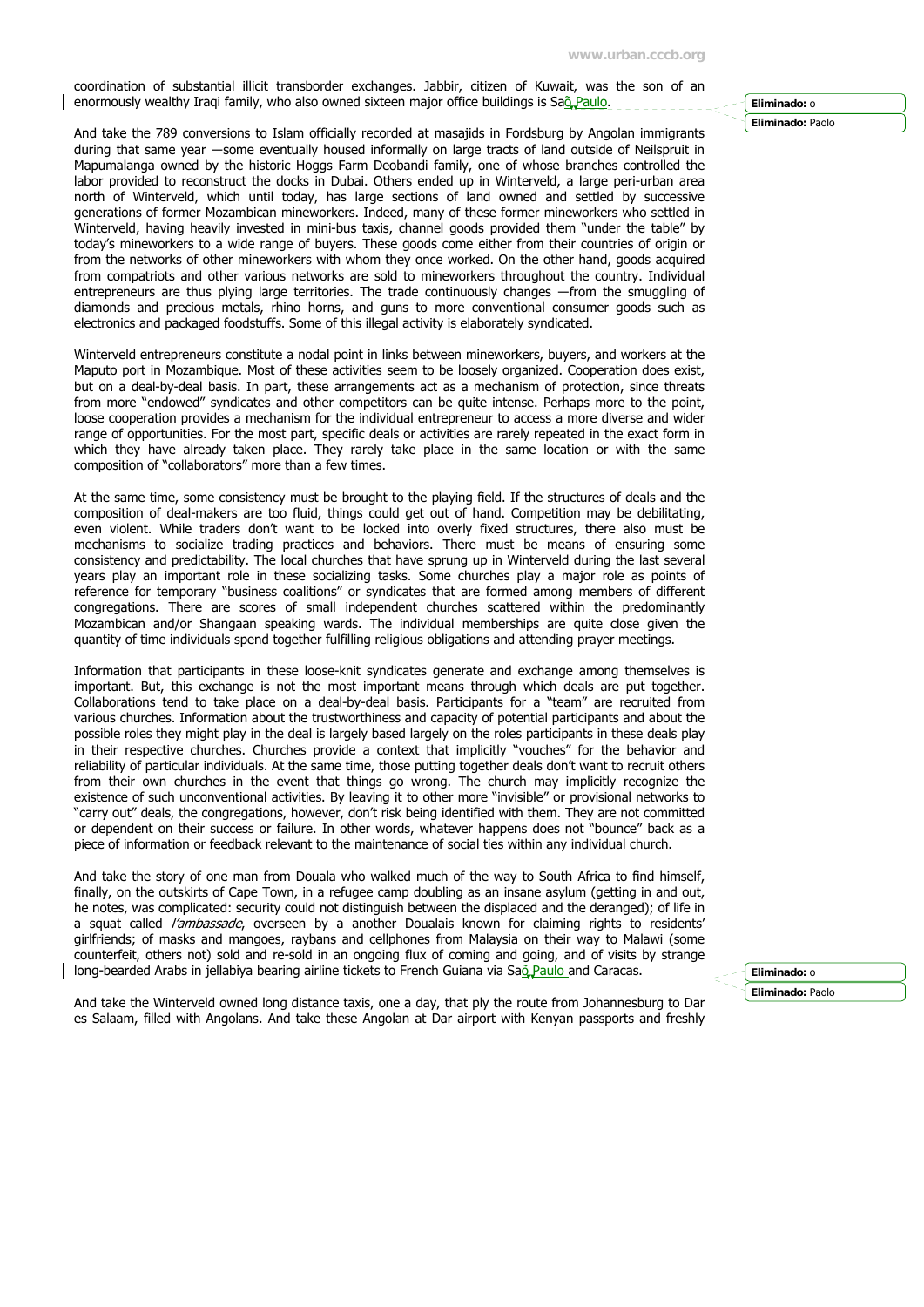minted dollar bills on their way to Dubai for one of the well-known shopping fairs. And imagine my surprise to this past summer in Tamatave, Madagascar when ten Angolan converts with whom I attended a hulqa —a study group in Fordsburg with― walk in after having just returned "home" from "working" a ship just landed from Dubai.

This entire circuitry of exchange both finds anchorage in the central city and is also displaced from it; it has simultaneously everything and nothing to do with it. What does this double position mean? If these stories are indeed a small sampling of what is undoubtedly a much larger domain of translocal shadow economy, it would seem that a larger proportion of the overall economy seem to disperse urban resourcefulness across wider territory with unclear consequences.

#### **2. Post-apartheid city**

On the surface such dispersal would appear to be a problem for a city that lacks strong histories of social cohabitation. The lack of social cohesion is often cited as the primary characteristic of Johannesburg. Khetso Gordan, the city's top urban manager in the late 1990's, often said that no sector, community or group has any sense of belonging to the city as a whole, or anything good to say about the city. There is a fundamental absence of public life and of concrete opportunities for diverse populations to acknowledge that they share the same universe of operations. Daily life can be increasingly parochial for both rich and poor, although the rich retain enormous capacities to preserve a way of life that barely differs from a typically Northern urban existence.

In this situation where vastly different modalities of existence largely operate in parallel to each other, the overall global space of the city is increasingly privatized. In other words, the space of the city beyond work and housing-related enclaves is increasingly beyond the apprehension, use and affiliation of all but those whose capacities enable them to manipulate a "bird's-eye" view of the city. Such manipulation entails intervening at the level of the city's position within the larger abstract space of inter-urban flows and transactions. The city at large, then, becomes an increasingly dangerous unknown universe, full of threats and unseen circumstances, to the majority of inhabitants.

Urban residents become more defensive and particularized in their social and public relations. In Alexandra, one of Johannesburg's densest black "townships," there exist some 170 different community organizations. The multiplicity of these organizations represents different modalities of inhabitation ―from homeowners, shack-dwellers, backyard tenants, renters, and squatters. They also represent different territories within the district and other divisions of interests. Cooperation and collaboration is rare; as the motivation for organization is largely the perception of threat and using associations as a means for engaging in a more intense competition for scarcer resources and opportunities.

Municipal authorities are faced with a situation where maintaining the ability to run the city requires keeping many of the trappings which excluded people from the city in the past. At the same time, they must allow the city to be radically re-arranged by very diverse populations and interests no longer forced to "stay in place." Attempts then to make the city more livable for those who have been historically excluded often become perceived as yet another instrument to control those who have been excessively controlled in the past.

While households and communities may adamantly defend their "hold" on specific residential territories that have been informally settled, this "holding" is often mistaken as an expression of an intent to remain within that settlement over a long period of time. Such patterns are usually not the case. While rural to urban migration may have slowed, the South African labor force is increasingly mobile within and among cities, and such a defense of territory is more about defending the "right" to be in the city, to have a place in it —but without commitment to a specific place. Thus the subsidization of rudimentary housing structures, which has been the cornerstone of South Africa's response to the country's housing needs, largely misunderstands the bulk of the population's approach to settlement. For example, housing sub-markets have become increasingly murky and complex as former shack-dwellers sell off their new homes for income and return to living in shacks. $21$ 

Intensifying mobility is also reinforced by the diversity of strategies employed to secure basic needs, e.g., simultaneous participation in formal and informal economies, dispersion of dependents across different localities, and diversifying sources of borrowing and evasion. Such mobility, in turn, cultivates particular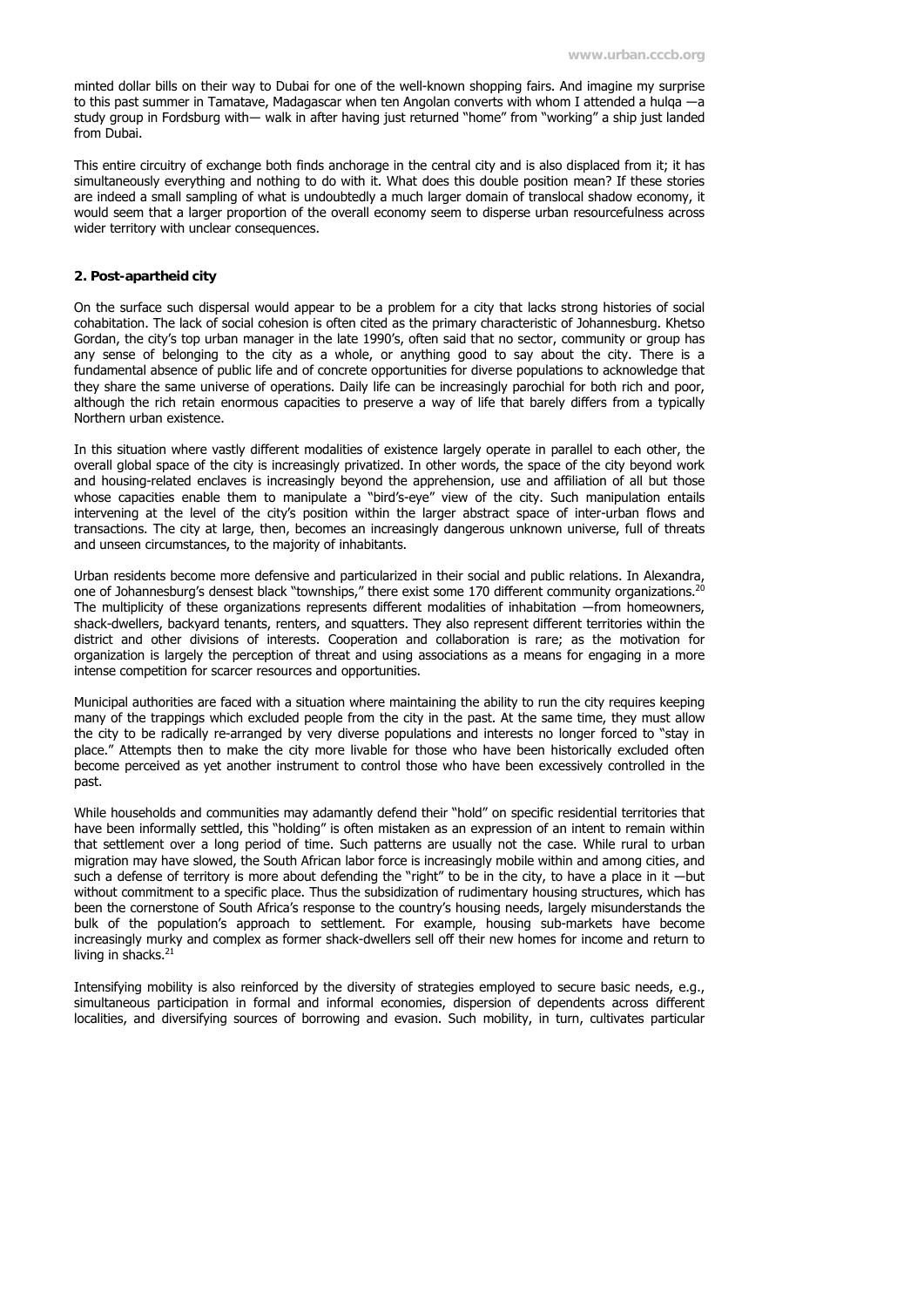economic and social practices that can weaken customary modalities of social affiliation and social capital. Policy efforts to constrain the mobility of domestic private capital and to attract and maintain mobile external capital have had the effect of intensifying the mobility of the poor. This, of course, is not an upward but rather a lateral mobility ―within and between townships and informal settlements, cities and regions, in an incessant hunt for livelihood.

In some areas, such as the inner city of Johannesburg, the extent of demographic shifts is certainly unprecedented in contemporary urban history. Also unprecedented is the degree to which social boundaries are marked by spatial arrangements in high density quarters and the ways in which the physical trappings of wealth and security can be penetrated by "roving bands" of "opportunists" taking whatever they can. The apparent wastage of large parts of the Johannesburg CBD actually house an increasingly vibrant sector of informal businesses engaged in a wide range of artisan production. Nothing is what is appears to be. In an urban culture where everyone was assigned a particular place and time, and where places embodied narrowly circumscribed connotations, it is only reasonable to expect that a massive and concrete "deconstruction" would take place. South African cities are certainly being remade, but by whom or how remains largely undecided.

The intense levels of contestation over who has the "right" to do what in South African cities produces a situation where things can happen very quickly. Urban dwellers don't, as a result, feel constrained by the sense that specific places and resources belong to only certain kinds of uses or identities. There are constant and often violent arguments in apartment blocks, on streets, in taxis, in schools, and in stores about who can do what where. Such argumentation can open up places to greater flexibility as to their use, but it also can break down the integrity of places and a sense of propriety, which in turn, makes them vulnerable to incursions and distortions of all kinds.

Drawing on urban survival strategies used during apartheid to avoid pass laws and other forms of state surveillance, populations proficient in sending the "wrong" signals can continue to do so in order to "win" spaces of autonomous action. Who is a "real" police-person, security guard, domestic, gardener, deliverer, and who isn't is not only increasingly hard to discern, but in many cases doesn't matter, as levels of complicity between the real and the "pretender" intensify. At other times, things move slowly, since urban residents know that many people are paying attention to what they do, and they then try to conform to some sense of what can pass as conventional in order not to stand out. So in South African cities, spaces can change very quickly and also not at all.

Whereas this situation may be the case for all cities, there is a fundamental unwillingness to acknowledge these parameters of urban change or stasis within the collective South African imagination. Yet for the most part, the Johannesburg metropolitan government can do little to satisfy the interests and needs of one group without estranging those of another, who are more willing than ever to assume violent means of expressing their vulnerability. Efficacy in urban governance and planning now increasingly means that no single institutional or sectoral actor is likely to exert much control over how the urban is to be remade.<sup>22</sup>

Municipal authorities have attempted to engineer opportunities for different actors to work together while maintaining their identities, their interests, and sense of local "authority." These efforts include a centralized ranking and passenger distribution system, specialized markets for street traders, and attempts to manage, clean and service buildings where owners have long disappeared. An overarching development framework does not drive these efforts ―although such frameworks do exist for the Johannesburg inner city. Rather, they have been affected by a proficient set of tactics. They are the result of municipal managers facilitating ongoing negotiations among diverse interests and groupings.

Each public municipal initiative has been informed by a concerted effort to determine what really is going on, who the actors really are, what resources they have, and how are they manage to put together livelihood. This has meant that what was formerly a largely invisible world of economic and social activities was made public. In other words, these activities emerged into some kind of view and, therefore, opportunity to be engaged and transacted with. For example, what appeared to be the largely abandoned sites of medium scale manufacturing in the eastern part of the central business district were often being used to house relatively clandestine small enterprises. Under-utilized office buildings were being converted into makeshift residential units. Instead of a few associations of street traders there were scores of various "organizations." In other words, there exists a complex patchwork of uses, appropriations, modalities of association and economic activities that are highly fluid, often unconventional, and often illegal.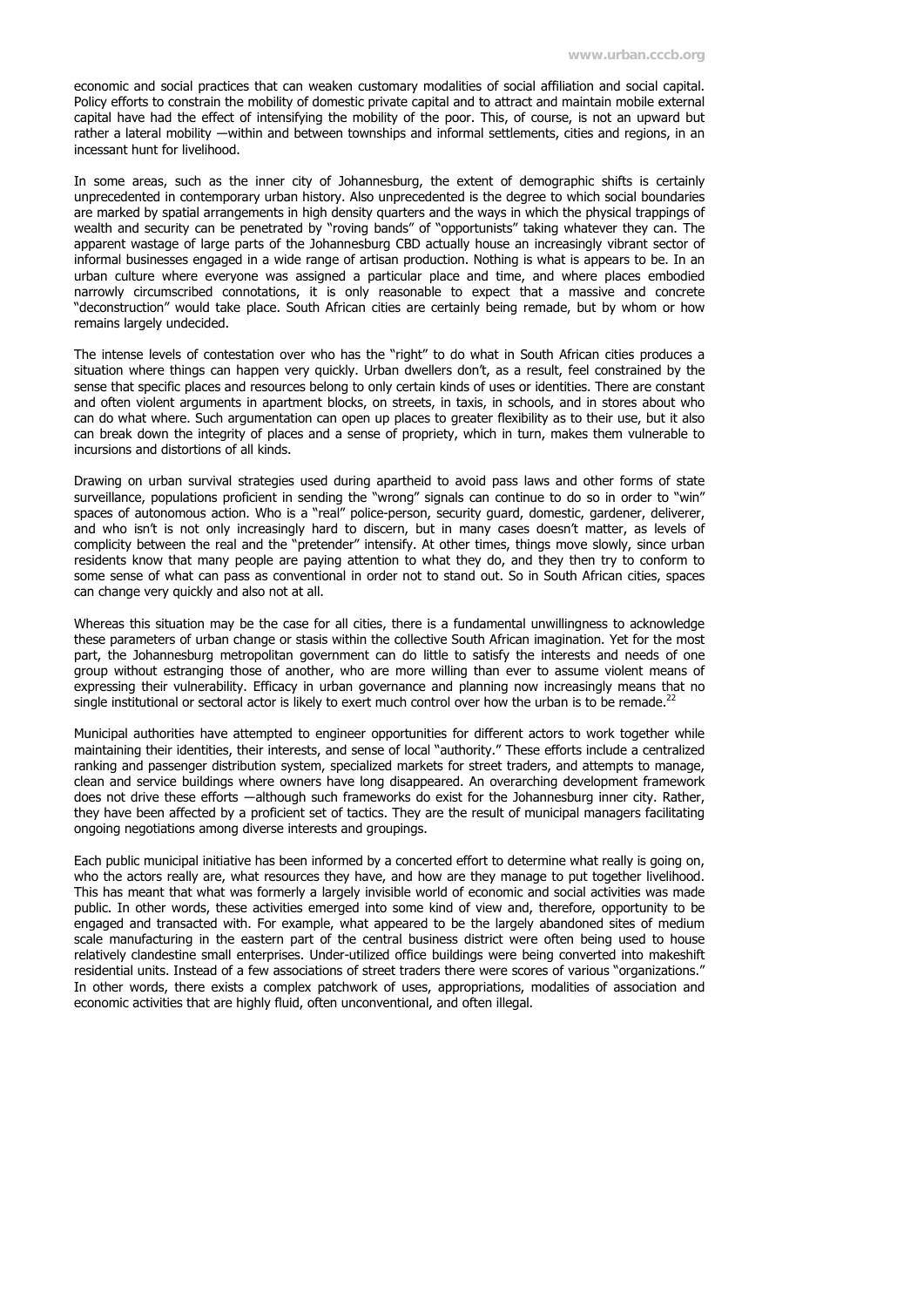Municipal administrations are charged with ensuring equity and order, some sense of coherence over who does what where. Conventional wisdom has usually indicated that cities have their regulatory frameworks and they must be enforced. Indeed, in a rough and tumble world like Johannesburg, a municipal administration must be seen as tough. For such toughness is the only way most citizens will be convinced that there is any kind of municipal leadership. What Johannesburg has attempted to do in the inner city is not apply some set of conventional rules or bend the rules, but to derive new regulatory frameworks from what actually is taking place. While enforcing codes and orders to ensure that buildings are inhabitable, that labor is not exploited, and that streets remain navigable and clean, it has done these things in such a way not to change the fundamentals of what people are doing or necessarily where they are doing it.

Rather, the municipality has attempted to facilitate a process where different "constituencies" figure out ways of adapting themselves to each other without necessarily feeling that they have to give something up; or that if they do give something up it is in order to gain new capacities or opportunities. In other words, a regulatory system is configured on the basis of what it might take to circumvent unhealthy, illegal or debilitating practices but maintain their basic shape and dynamism.

The departments responsible for the inner city have largely been able to do this through:

a) decentralizing responsibility and authority for the management of specific domains, precincts and+ activities to coalitions of sectoral actors most affected by and involved in them;

b) establishing project planning and implementation forums that bring different sectoral actors together to evolve the nuts and bolts of specific interventions; and perhaps most significantly;

c) making competing interests and groups co-responsible for the management of particular services and $\ast$ spaces; and

d) putting together a broad range of informal channels through which different sectoral actors cancommunicate and consult with each other in a more open-ended manner outside the obligations to represent particular points of view or interest or administrative responsibilities. In this way, different actors can more easily explore with each other various scenarios and ways of collaborating without being forced to produce specific outcomes.

This latter point is particularly important in terms of trying to manage the highly contentious politics that usually surround urban development activities. To cultivate new levels of cooperation on the part of various actors requires thinking about ways of facilitating connections among local resources, skills, and institutions. These connections act as both a means of assessing what kind of supply-side upgrading (e.g., skills development, external resource inputs, technical services) are appropriate and building the foundations for building external relationships with larger markets, political and regional contexts.

#### **3. Re-assembling the Central City**

Despite the efforts of the municipality, economic and social logics are at work in the inner city that prove not only difficult for the municipality to grasp, but without really a platform to engage them. The sheer rapidity of demographic and economic changes in the central city has created uncertainty as to what is possible to plan for and do.<sup>23</sup> The uncertainty has caused sudden and substantial divestitures of all types. These divestitures further impede adequate monitoring by adding a large volume of transactions to the quick pace of change. Insecurity is intensified and, with it, the practice of getting rid of property and position at a cheap price.

In response to these changes, a large measure of xenophobia prevails, where foreign Africans are blamed for an overcrowded informal trading sector, the growth of the narcotics trade and general deterioration of the inner city.<sup>24</sup> Many South African residents believe that it is because of such a foreign presence that government authorities and the private sector are unwilling to make investments in upgrading and service provision.25

In an urban area with such comprehensive demographic change, there are few grounds for anyone to cite and enforce a superseding claim to belonging. But this relative vacuum of belonging, i.e., a situation where almost no one presently living in the inner city can claim an overarching sense of origin, of a protracted

**Con formato:** Numeración y viñetas

**Con formato:** Numeración y viñetas

**Con formato:** Numeración y viñetas

**Con formato:** Numeración y viñetas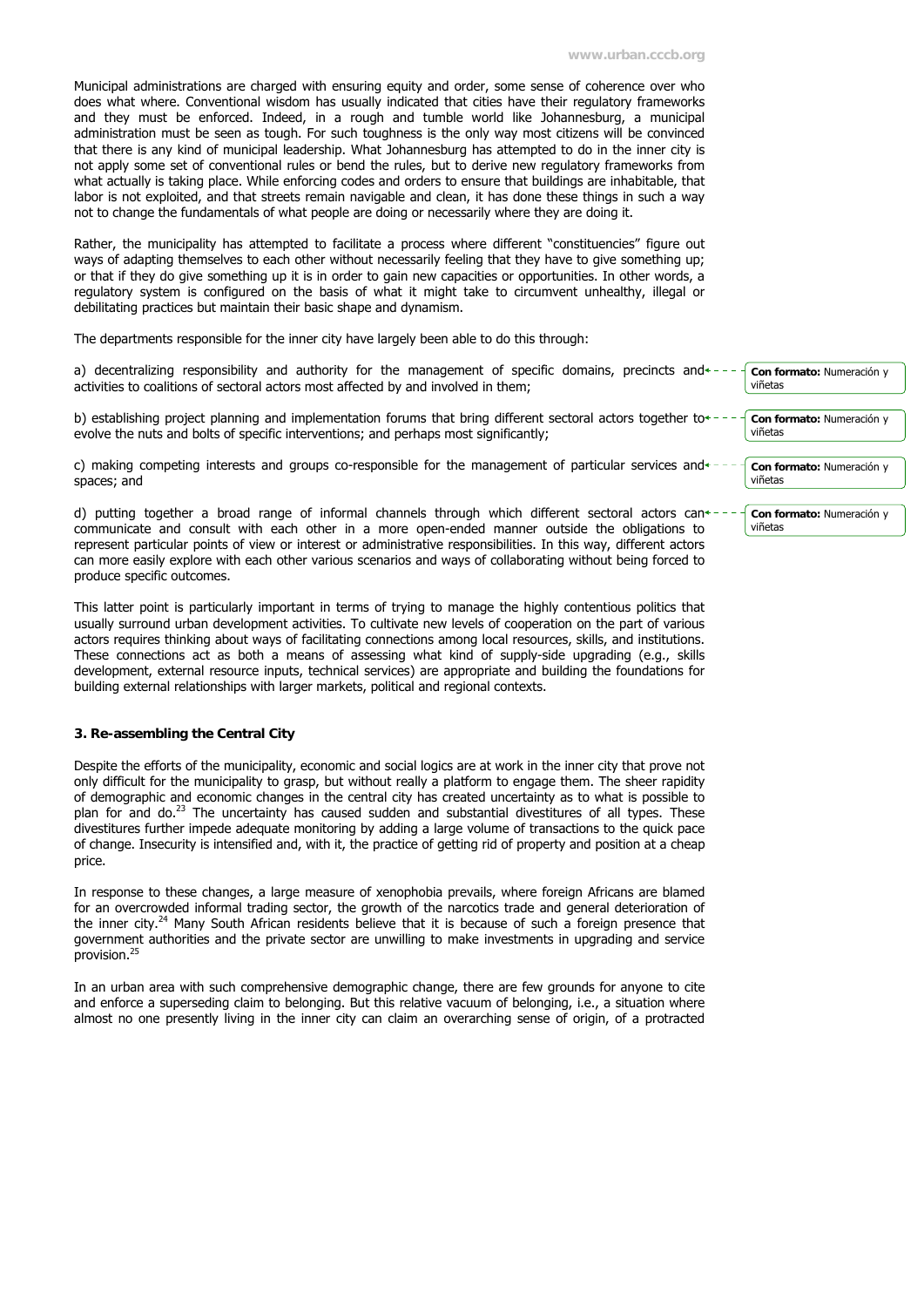history of settlement, points out how, in the absence of effective governance, the "feeling" of belonging holds sway.

The narcotics enterprises that constitute an important component of the inner city economy are commonly seen as the purview of Igbo-dominated Nigerian networks. While such composition may be generally true, such enterprises are by no means ethnically homogenous or formed exclusively on the basis of national identity. Rather, in a business that has little recourse to appealing to law or official commercial standards, the appearance of ethnic or national homogeneity conveys a certain impenetrability. It detracts from both external scrutiny, infiltration, and competition, which allows the enterprise to incorporate the diversity of actors it often requires in order to constantly change supply routes, markets, and so forth.

Such enterprises act as a parody of belonging. In the commercial culture of the inner city narcotics economy, the discrete tasks of importation, circumvention of customs regulations, repackaging, local distribution, money laundering, relations with legal authorities, territorial control, market expansion, and plotting traffic routes all are complementary yet highly territorialized domains. Usually, discrete "units" administer each domain so that disruptions in one domain do not jeopardize the entirety of trade. Nigerian syndicates, which use the hotels in Hillbrow to accommodate a large transient population that in turn serves as a mask behind which to consolidate a steady clientele of drug users including sex workers, have instituted an interesting governance structure.<sup>26</sup>

The hotels, now largely managed by Nigerian syndicates, become discrete "localities", housing not only workers in the drug trade, but also Nigerians working in a wide range of activities. The syndicates dominate the governing committees that are established for each hotel, with their concomitant sets of rules ―for example, no-go areas are often established for Nigerians and fines for various infractions that are then used for legal fees. But, Nigerians who are not involved in the drug economy are also counted upon to provide a semblance of internal diversity, even if they are often used and manipulated.<sup>27</sup>

Yet, the domains must be well integrated —in such a way that complicity and cooperation become the prevailing practices. But within each domain, each operator has a specific place and is expected to demonstrate unquestioning loyalty. This is the case even if the illicit nature and the practical realities of the trade create an incessantly open space for participants to "take their chances" and seek greater profits and authority outside the hierarchies that each syndicate must attempt to rigidly enforce.

Thus, it is apparent to most inner city residents what hotels, residential buildings, and commercial enterprises belong to which syndicates and to which nationalities these syndicates in turn belong.<sup>28</sup> Yet, since any particular narcotics enterprise handles only certain facets of the overall trade, and leaves itself increasingly vulnerable if it expands its efforts to dominate more functions and more territory, spaces also must be maintained that clearly belong to "no one." It is precisely within these spaces, however, that anything might happen, that are contested and unpredictable and that are often subject to the most vociferous claims of belonging. This is often a "contest" over women. For as the vast majority of foreign immigrants are male, the impression is instituted that these immigrants, better off economically than most black South African male residents, are "stealing" local women.

Thus, the inner city is a complex geography, where residents must navigate according to constantly finelytuned series of movements and assumptions.<sup>29</sup> There are places where they know they must not go, be seen —but in an often convoluted economy of safety. A South African municipal worker living in the Heidelberg in Berea is unlikely to sit and read the paper in the lobby of the Mark or Sands Hotel― the domains of so-called Nigerian drug dealers. But, he or she may in actuality be safer in this activity then making a telephone call from the public stand at the nearby petrol station.

The drug economy, with its "hyperactive" sensibilities and codes of belonging, could largely entrench itself in Hillbrow and Berea, because a highly dense, highly urbanized area with massive infrastructure was being vacated ―both in terms of its former population and in terms of financial and governmental resources. The modalities of operation of the drug business tend to "provincialize" certain parts of the inner city —i.e., localize it in terms of clearly marked territories and "fiefdoms." But the definitiveness of organizations and territories is more a necessary "performance" than descriptive of actual operational practices. The more entrenched and expansive the drug economy becomes, the more it must generate ambiguous interfaces. For example, these interfaces are those between supposedly discrete groupings, between illicit activity and legitimate investment, between declines and consumption patterns and increased availability, and between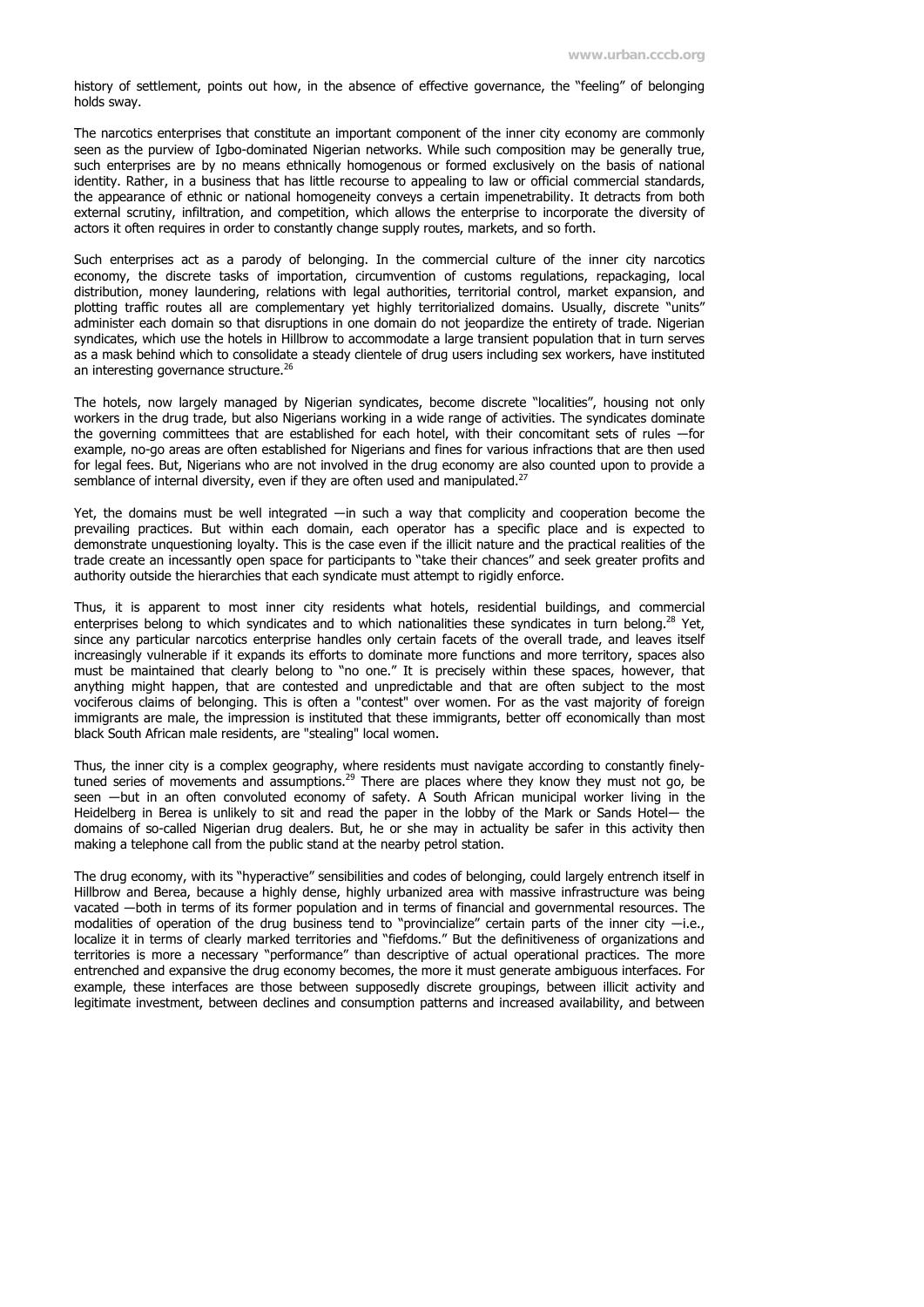inner city Johannesburg as an increasingly well known site of the drug economy and other more invisible and thus often advantageous sites of operation.

Here, the salience of belonging specifies the need for its own demise. While a frequently heard rallying cry in the inner city is for blocks and neighborhoods to be restored to those to whom they really belong, who are these citizens and what would they do with these neighborhoods? To what extent is the inner drug economy the most visible component of an otherwise invisible unfolding of the inner city onto the uncertainties of the metropolitan region. In a city preoccupied with questions about who belongs where, and where within a city where movement and operations is incessantly precarious and insecure, there is a heightened need to identify plausible spaces of safe residence. Yet, the drug operations don't need the inner city —either as market or center of operation. Already, there is some indication that several syndicates are "moving on", seeking other locales. Thus, the heightened sense in the past decade that specific territories within the inner city have exclusively belonged to specific agents is revealed as something arbitrary. One can even hear local sentiment that claims that at least the drug dealers stalled the demise of certain blocks, now vulnerable to an influx of petty criminals.

Within an inner city, where jobs are scarce, everyday life precarious, and the need to mobilize available social capital acute, the very act of counting upon those close to one becomes a practice which leaves individual vulnerable to further difficulties. As has been repeatedly pointed out by Graeme Reid, director of the Johannesburg Development Agency, a critical problem for local governance has been the instability of household composition within the inner city. Families who reside in an apartment unit for several months frequently disperse, with new household arrangements being established in other parts of the inner city or elsewhere.

In part, this instability is directly related to the intensifying uncertainty permeating everyday kinship relations. It becomes dangerous for a person to interweave the details of their daily life too closely to those of family members. If something goes wrong, if one member finds out that they are HIV positive, or if a growing divide in economic capacity becomes apparent, one then leaves themselves vulnerable to witchcraft accusations and thus vulnerable to being ostracized or even killed. As a result, the very process of mobilizing social capital that is needed in order to elaborate a viable sense of belonging is precisely that process which becomes the most difficult to perform. In this absence, the apparent capacity of foreign Africans to elaborate supportive social connections becomes particularly threatening, as it is perceived to provide immigrants with an undo advantage to thrive in this urban environment.

While immigrant networks do depend on always activating a sense of mutual cooperation and interdependency, such ties are also often more apparent then real ―especially as a complex mixture of dependence and autonomy is a work in relations among fellow compatriots. For many foreign Africans in the inner city, Johannesburg is neither the preferred or final destination, especially at present.<sup>30</sup> Its continental location and the degree to which the South African economy is increasingly intertwined with other African national and regional economies makes the city more accessible, despite the entry and stay regulations proffered by the government, than other European or North American destinations. The city's geographic location facilitates the petty to medium-scale conventional and unconventional trade activities that characterize a significant percentage of immigrant economies. From official commercial markets to informal ones in both Congos, Zambia, Angola, Mozambique, to name a few of the predominant national settings, a substantial amount of their inputs either originate or pass through South Africa in a trade frequently controlled or at least mediated by South African-based immigrants.<sup>31</sup>

Although most immigrants dream of a quick score that would enable them to return home with significantly enhanced prestige and purchasing power, such rarely happens. Instead, many years of toil in a series of low paid jobs is the norm, with the bulk of the limited earnings saved remitted back home to support an array of family members. Additionally, bribes to police often must be paid, as well as unofficial surcharges to certain landlords. For traders at any scale, goods are often seized, lost or stolen. The obstacles immigrants persist in dealing with, especially in South Africa, amplify the enormity of the difficulties of home. While fellow nationals or even immigrants of various nationalities may band together to share living expenses, information and risk, the possibilities for corporate action are limited. Each is trying their best to make ends meet and deal with specific family, community, or political situations back home. Each is in some way a competitor, and cooperation is based on self-interest, self-protection and camaraderie, and not on solidifying a long-term investment in the cultivation of a place of operation in Johannesburg.<sup>32</sup>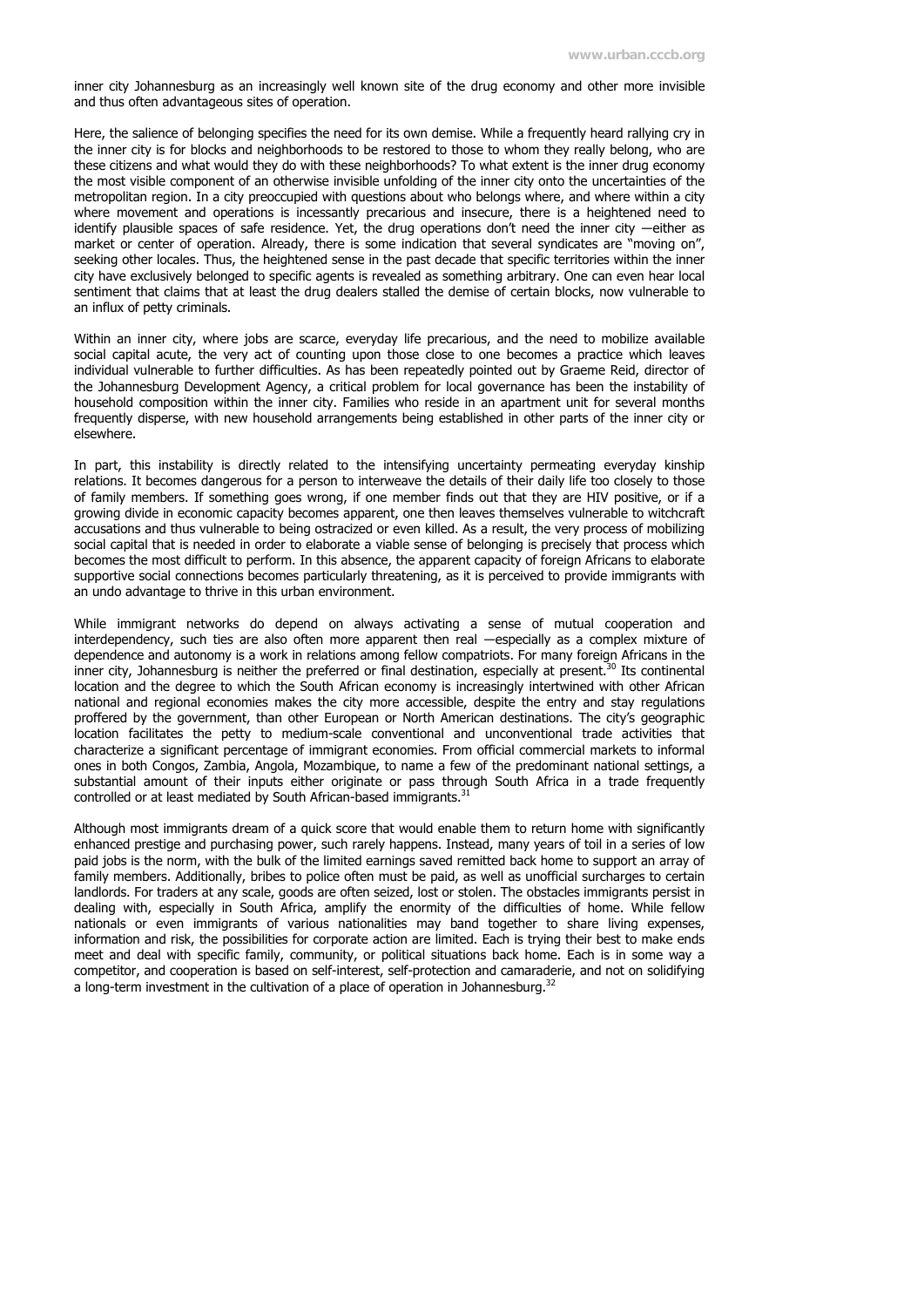The inner city largely represents a process of "running away", where the inside and the outside make ambiguous any definitive sense of where residents are located, and what their identities and interests "really" are. Black South Africans are running away from the implosive sociality of township life ―of a life for too long situated in a "nowhere", i.e. places arbitrarily configured to be apart and to embody the essence of a culture long uprooted from the chance to continually remake itself. Foreign Africans are running away from the impossibility of being at home, i.e. to do whatever is possible to maintain the sense (and often, the illusion) that they can have maintain a home.

This all takes place is an urban area which, however fleetingly, once hinted at the possibility of a more cosmopolitan urban South Africa. But the country has long repressed what that cosmopolitanism might look like. Instead, it is re-imagined primarily in politically vacuous, "rainbow nation" terms. The inner city existed for too many years —and in this case, the seven years between 1988 and 1995 when the rapid demographic shift took place proved to be a "lifetime"― without any significant elaboration of urban policy or programming. Inner city life became increasingly informalized, and in this informalization increasingly illicit. In this interregnum, the caution exhibited by incoming residents, not quite knowing what to make of their new surroundings gave way to the brashness of various "investors." These investors knew how to "recuperate" the trappings of city blocks of hotels with huge discos, rooftop pools, basement wineries, underground car parks into a distorted Miami to be run to the ground by a flourishing drug economy whose proceeds would largely be diverted elsewhere. Ironically, what remains is an inner city ready for nearly anything.

## **Conclusion**

In most African cities, policy and programmatic interventions have focused on the need for the enhanced integration of cities. This is often pursued without coming to grips with the ways in which fragmented urban space —i.e., highly divergent characteristics of quarters and their relationships with each other— offers possibilities for the elaboration of livelihoods and social relationships that don't easily correspond to imposed normative frameworks. There is often the assumption that urban quarters ―of varying histories and capacities― are primarily interested in consolidating local social fields into representational structures that can act as a platform for accessing and influencing power arrangements at larger scales. There is often the assumption that this consolidation inevitably takes the form of at least the semblance of well-cohered organizations and roles.

But popular investments in time and energy are often elsewhere i.e., focused on piecing together larger spaces of action ―larger both in terms of territory and social interdependencies across status, class, ethnicity, generation, social position, and so forth. In other words, residents are pursuing a new urban infrastructure, that is ways of collaborating with people often very different from themselves, operating in different parts of the city, and with whom they work out highly particularized relationships and ways of dealing with each other. These networks are not constructed in terms of conventional organizations or grassroots associations, but often involve large numbers of people who implicitly coordinate their behavior in the pursuit of objectives that have both individual definition but mutual coherence among participants.

Sometimes they coalesce in organizations that have names, but where it is unclear to almost everyone what precisely the organization is and what it does. At other times, an event may trigger an entire neighborhood into apparently unfamiliar courses of action, but with a synchronicity that makes it appear as if some deepseated logic of social mobilization is being unleashed. Still at other times, the arduous interplay of local social change and resistance, planned development and arbitrary decisions construct tentative platforms for be to collaborate in "silent", but powerful ways which have the potential of substantially altering the position of the locality within the larger urban system.

An important research agenda, therefore, is a greater understanding of the mechanisms that facilitate such lateral movement, affiliation, and transactions across fragmented urban spaces ―i.e., that permit navigation and mobility without subsuming a wide range of urban practices into a dominant notion of integrated uses or values. In other words, a way of operating that accomplishes integrated actions without overarching rules or narratives that dictate what integration is, what it looks like, and how it is to be accomplished. These mechanisms are usually provisional and incessantly improvised and revised. For, they concern ways in which various urban actors, ensconced in various hierarchies, locations, and networks interact with each other in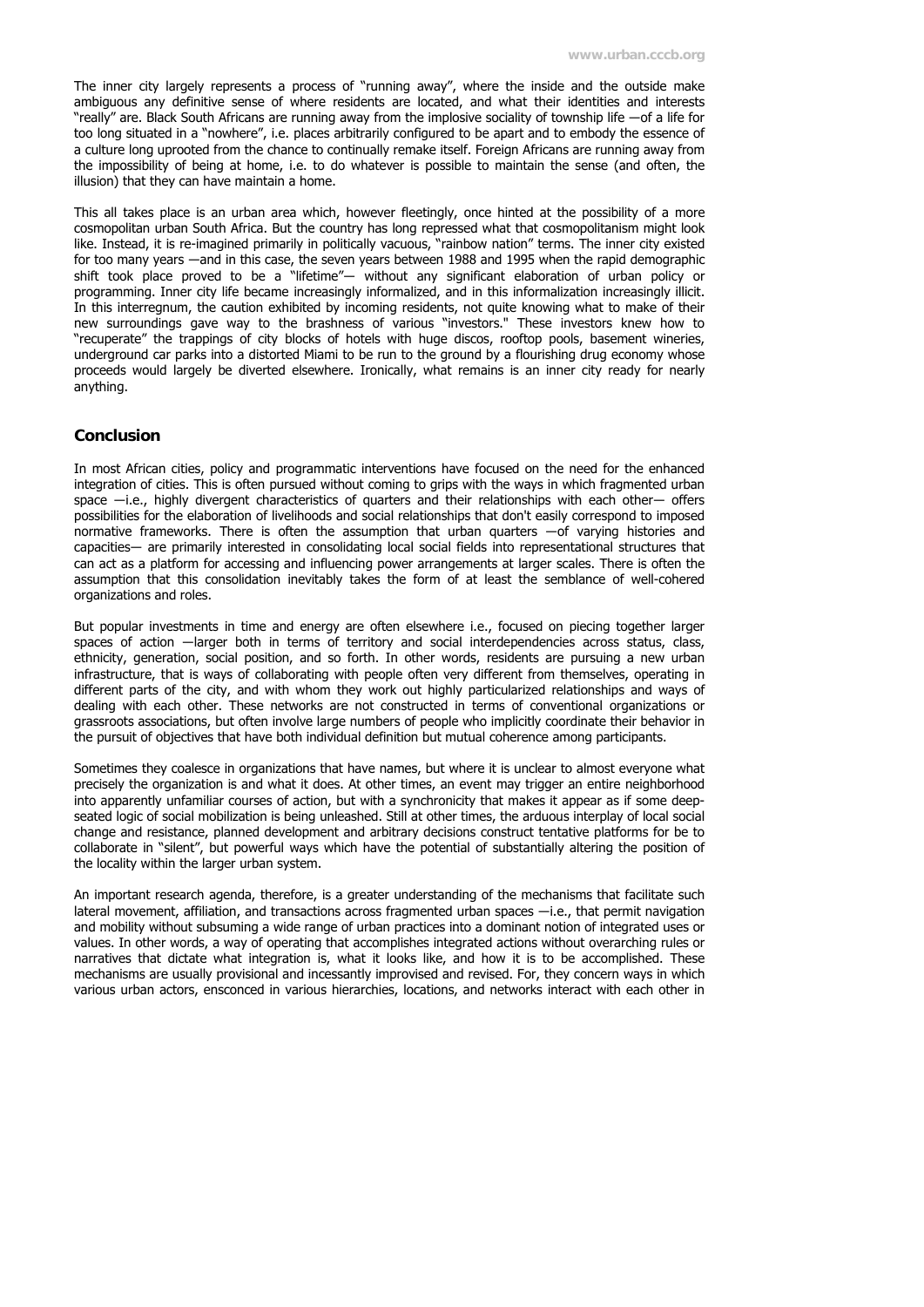different, out of the ordinary ways, without having to make irrevocable commitments to those changes. It is a means of getting accustomed to both expected and unforeseen implications.

Urban planning thus needs imagination, discourses, and methodological tools that enable us to better grasp and interact with the ways in which different kinds or urban actors are connected to each other, as well as the ways in which African cities can grow closer to each other, even as they may grow farther apart.

## **Notes**

<sup>1</sup> Augé, M., *A Sense for the Other: The Timeliness and Relevance of Anthropology, Stanford University Press, Standfor* 1998.

<sup>2</sup> Соорєк, F., *Decolonization and African Society: The Labor Question in French and British Africa, Cambridge University* Press, Cambridge 1996

<sup>3</sup> BRETT, E.A., "The Participation Principle in Development Projects: The Costs and Benefits of Participation." Public Administration and Development 16: 5-19., 1996.

4 SCHÜBELER, P., Participation and Partnership in Urban Infrastructure Management, Urban Management Program, the World Bank, Washington, D.C.1996.

<sup>5</sup> AL-KENZ, A., "Youth and Violence." In S. Ellis (ed.) *Africa Now: People, Places and Institutions,* DGIS; R. Devisch, The Hague 1995; "Frenzy, Violence, and Ethical Renewal in Kinshasa." Public Culture 7: 593-629; DIOUF, M., FOTÊ, H.M. and MBEMBE, A, "The Civil Status of the State in Africa." Codesria Bulletin 1 & 2: 39-47, 1999.

6 COLLIER, P and GUNNING, J.W., "Explaining African Performance." WPS/97-2.2, Working Paper Series of the Centre for the Study of African Economies, University of Oxford, 1998; International Labor Organization, Jobs for Africa: A Policy Framework for an Employment-Intensive Growth Strategy, International Labor Organization, Geneva 1998; SETHURAMAN, S.V., Africa's Informal Economy, International Labor Office, Geneva, 1997.

<sup>7</sup> KANJI, N., "Gender, Poverty, and Economic Adjustment in Harare, Zimbabwe". *Environment and Urbanization* 7: 37-55, 1995; HARTS-BROEKHUIS, A., "How to Sustain a Living: Urban Households and Poverty in a Sahelian Town of Mopti, Africa". Africa 67, 1: 106-131, 1997; ROBERTSON, C., Trouble Showed the Way: Women, Men and Trade in the Nairobi Area 1890-1990, Indiana University Press, Bloomington, Indianapolis 1997.

<sup>8</sup> VAN ARKADIE, "The State and Economic Change in Africa." In CHANG, H-J. and ROWTHORN, R. (eds.), *The Role of the State* in Economic Change in Africa. Claredon Press, Oxford 1995; KING, K., Jua Kali Kenya: Change and Development in an Informal Economy 1970-95, East African Educational Publishers, Nairobi 1996.

<sup>9</sup> LugaLLa, J., *Crisis, Urbanization and Urban Poverty in Tanzania: A Study of Urban Poverty and Survival Politics. Laham,* Md., University Presses of America, London 1995; EMIZET, K., "Confronting the Apex of the State: The Growth of the Unofficial Economy in Congo", *African Studies Review* 41, 1: 99-137, 1998; Romman, J., "The Garrison-Entrepôt", *Cahiers* d'Etudes africaines 150-152: 297-329, 1998.

10 MKANDAWIRE, T. and SOLUDO, C., Our Continent, Our Future: African Perspectives on Structural Adjustment, Codesria, Dakar 1998; TRENTON, N.J.: Africa World Press.

<sup>11</sup> From reports of Christian Action Against Torture, Douala, March 3, 2001.

 $12$  Greater Johannesburg, Johannesburg inner city briefing document. Unpublished report, Metropolitan Council Inner City Office, Johannesburg 1999.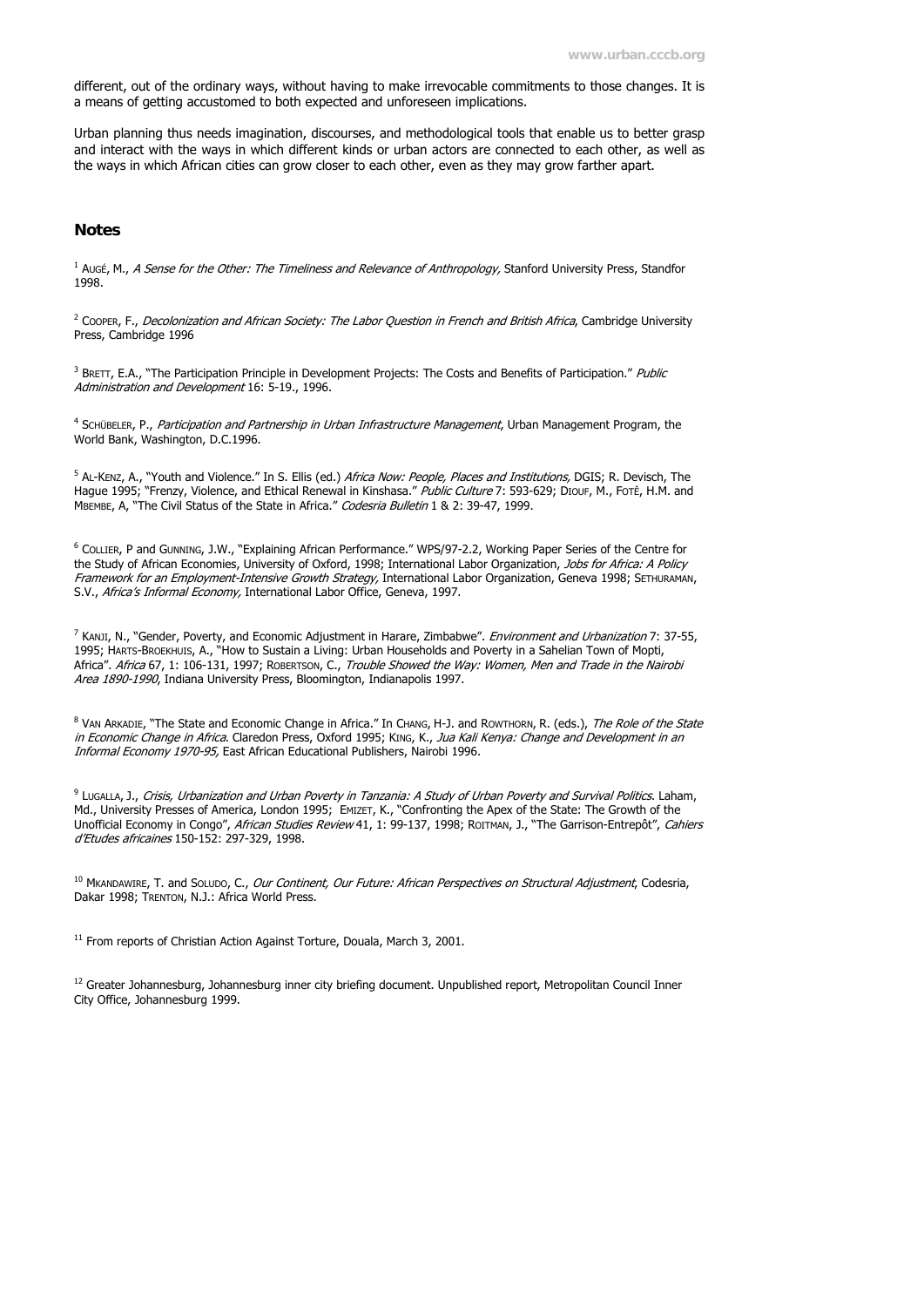World Bank, World Development Report 1999: Entering the Twentieth Century, World Bank, Washington, D.C. 1999.

<sup>13</sup> See particularly the following:

DE SOTO, H., The Other Path: The Invisible Revolution in the Third World, Harper and Row, New York 1989.

MINGIONE, E, Fragmented Societies: a sociology of economic life beyond the market paradigm, Basil Blackwell, Oxford 1991.

DONGALA, J., "The Informal Sector Trade Among Sub-Saharan Africa Countries: A Survey and Empirical Investigation", Developing Economies VXXXI, (2), 1993, 151-172.

BANGURA, Y., "Economic Restructuring, Coping Strategies and Social Change: Implications for Institutional Development in Africa", Development and Change 25, 1994, 785-825.

LUGALLA, J., Crisis, Urbanization, and Urban Poverty in Tanzania: A Study of Urban Poverty and Survival Politics, Laham, Md., University Presses of America, London 1995.

PORTES, A., "Transnational Communities: Their Emergence and Significance in the Contemporary World System", Keynote address delivered at the conference, Political Economy of the World-System: Latin America in the World-Economy, University of Miami, April 21, 1995.

DEY, K. and WESTENDORFF, D. (eds.), Their Choice or Yours: Global Forces or Local Voices?, United Nations Research Institute on Social Development, Geneva 1996.

VAN DIJK, M.P., "The Urban Informal Sector as New Engine for Development: Theoretical Developments Since 1972", Asien afrika lateinamerka 24, 1996, 177-192.

ELLIS, S. and MACGAFFEY, J. "Research on Sub-Saharan Africa's Unrecorded International Trade: Some Methodological and Conceptual Problems", African Studies Review 39, 2, 1996, 19-41.

HALFANI, M., "Marginality and Dynamism: Prospects for the Sub-Saharan African City", in COHEN, M., RUBLE, B., TULCHIN, B. and GARLAND, A. eds., Preparing for the Urban Future: Global Pressures and Local Forces, Woodrow Wilson Center Press, Washington, D.C. 1996.

LAMBOOY, J. and MOULAERT, F., "The Economic Organisation of Cities: An Institutional Perspective", International Journal of Urban and Regional Research 20, 2, 1996, 217-237.

KING, K., Jua Kali Kenya: Change and Development in an Informal Economy 1970-95, East African Educational Publishers, Nairobi 1996.

SANYAL, B., "Intention and Outcome: Formalization and its Consequences", Regional Development Dialogue 17, 1996, 161-178.

United Nations Centre for Human Settlements, An Urbanizing World: Global Report on Human Settlements 1996, Oxford University Press, United Nations Centre for Human Settlements, 1996.

BAYAT, A., "Uncivil Society: The Politics of 'Informal People", Third World Quarterly 18, 1, 1997: 53-72.

CORTES, F., "The Metamorphosis of the Marginal: The Debate over the Informal Sector in Latin America", Current Sociology 45,1, 1997: 71-90.

HARTS-BROEKHUIS, A., "How to Sustain a Living: Urban Households and Poverty in a Sahelian Town of Mopti, Africa", Africa 67, 1, 1997:106-131.

KEITH, M., "A Changing Space for a Changing Time", in PILE, S. and KEITH, M. eds., A Geography of Resistance, Routledge, New York, London 1997.

ROGERSON, C., "Globalization or Informalization?: African Urban Economies in the 1990s", in RAKODI, C. ed., The Urban Challenge in Africa: Growth and the Management of Large Cities, United Nations University Press, Tokyo, New York, Paris 1997.

SETHURAMAN, S., Africa's Informal Economy, International Labor Office, Geneva 1997.

SMITH, D. and BLANC, M., "Grass-roots democracy and participation: a new analytical and practical approach", Environment and Planning D: Society and Space 15, 1997, 281-303.

TRIPP, A.M., Changing the Rules: The Politics of Liberalization and the Urban Informal Economy in Tanzania, University of California Press, Berkeley, London 1997.

Bugra, A., "The Immoral Economy of Housing in Turkey", *International Journal of Urban and Regional Research* 22, 2, 1998, 303-318.

CHRICHLOW, M., "Reconfiguring the "Informal Economy" Divide: State, Capitalism, and Struggle in Trinidad and Tobago", Latin American Perspectives 25, 2, 1998, 62-84.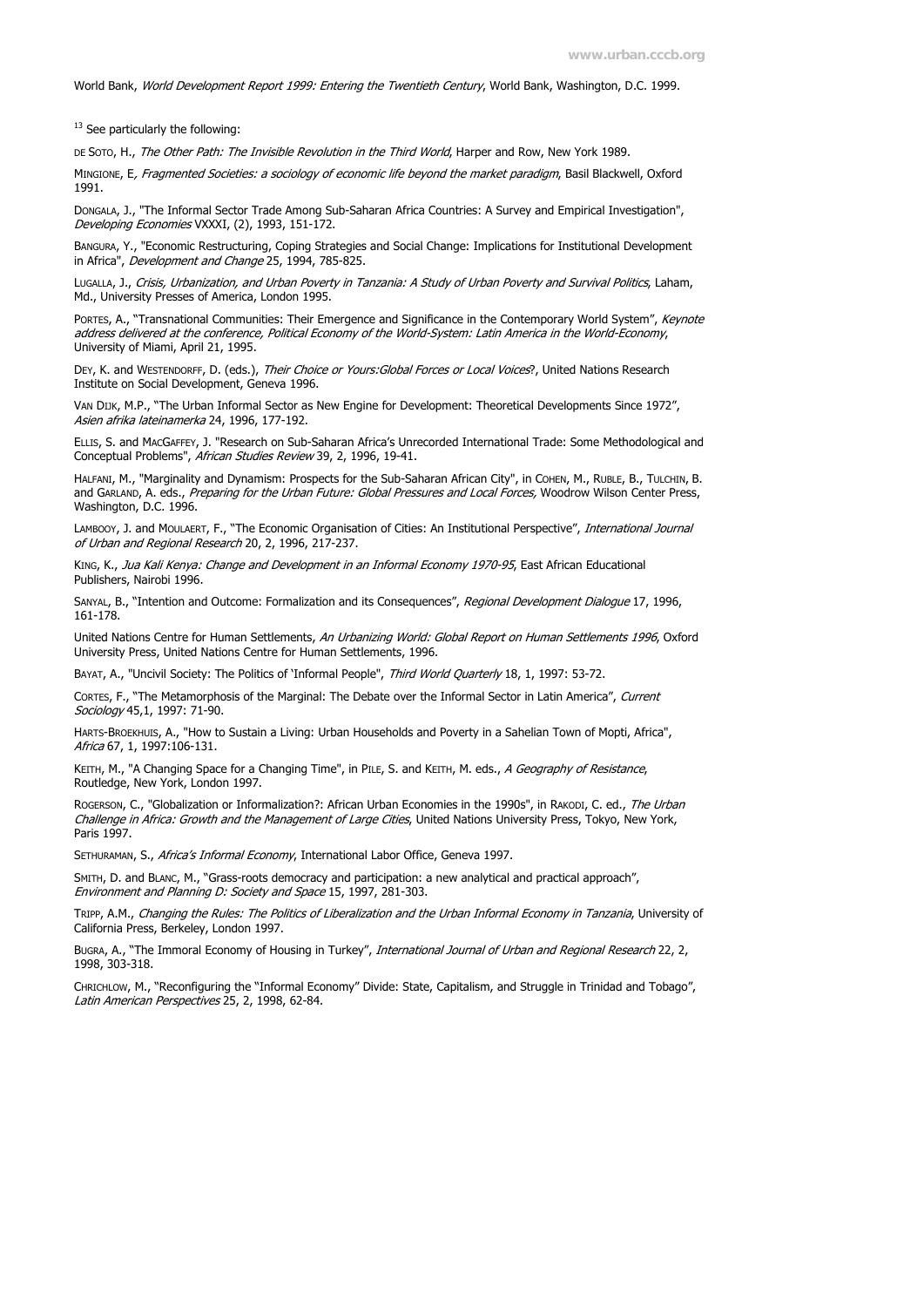DE BOEK, P., "Beyond the Grave: History, Memory and Death in Postcolonial Congo/Zaire", in WERBNER, R. ed., Memory and the Postcolony: African Anthropology and the Critique of Power, Zed, New Jersey, London 1998.

FILION, P., "Potential and Limitation of Community Economic Development: individual initiative and collective action in a post-Fordist context", Environment and Planning A 30, 6, 1998, 975-996.

LEFEVRE, C., "Metropolitan Government and Governanace in Western Countries: A critical review", International Journal of Urban and Regional Research 22, 1, 1998, 9-25.

WEBSTER, N., "In Search of Alternatives: Poverty, the Poor and Local Organisations", Centre for Development Research, Copenhagen 1998.

WERNA, E., "Urban Management and the Provision of Public Services and Intra-Urban Differentials in Nairobi", Habitat International 22, 1, 1998, 15-26.

KESTELOOT, C. and MEERT, H., "Informal Spaces: The Geography of Informal Economic Activities in Brussels", International Journal of Urban and Regional Research 23, 1999, 231-251.

<sup>14</sup> BREMNER, L., "Reinventing the Johannesburg Inner City", Cities 17, 3, 2000, 195-193.

15 KADIMA, D. and KALOMBO, G., "The Motivation for Emigration and Problems of Integration of the Zairean Community in South Africa", University of Witwatersrand, Johannesburg 1995.

ROGERSON, C., "African Immigrant Entrepreneurs and Johannesburg's Changing Inner City", Urban Forum 27.4, 1997.

SIMONE, A., "Globalization and the identity of African urban practices", in JUDIN, H. and VLADISLAVIC, I. (eds.), Blank Architecture, Apartheid and After, Nai, Rotterdam 1998.

<sup>16</sup> REITZES, M., TAMELA, Z. and THULARE, P., Strangers Truer than Fiction: The Social and Economic Impact of Migrants on the Johannesburg City, Center for Policy Studies, Johannesburg 1997.

<sup>17</sup> CRANKSHAW, O. and WHITE, C., "Racial Desegregation and Inner City Decay in Johannesburg", International Journal of Urban and Regional Research 19, 1995, 622-638.

BEALL, J. and CRANKSHAW, O., "Victims, Villains and Fixers: Urban Services and Johannesburg's Poor", a paper presented to the Conference on African Environments, St.Antony's College, Oxford July 1999.

18 Based on work conducted by Dr. AbouMaliq SIMONE as part of conjoint Planact/Foundation for Contemporary Research project on unconventional economic networks in the inner city of Johannesburg between 1994-1996.

Also see:

ROGERSON, C.M. and ROGERSON, J.M., Manufacturing Location in the Developing Metropolis: the Case of inner city Johannesburg, The World Bank, Washington, D.C. 1996.

Urban Market Joint Venture, Inner City Street Trading Management Strategy, Greater Johannesburg Metropolitan Council, Johannesburg 1999.

<sup>19</sup> See for example, RogERSON, C.M., "Formidable entrepreneurs: the role of foreigners in the Gauteng SMME economy", Urban Forum 9, 1, 1998, 143-153.

<sup>20</sup> Data from the Johannesburg Development Agency.

<sup>21</sup> BEALL, J. ed., Social Capital and Social Exclusion in the City of Johannesburg, Department for International Development U.K., London 2001.

<sup>22</sup> MAYER, M., "Urban Governance in the Post-Fordist City", in HEALY, P. et al (eds.), Managing Cities: the New Urban Context, John Wiley and Sons, New York 1995.